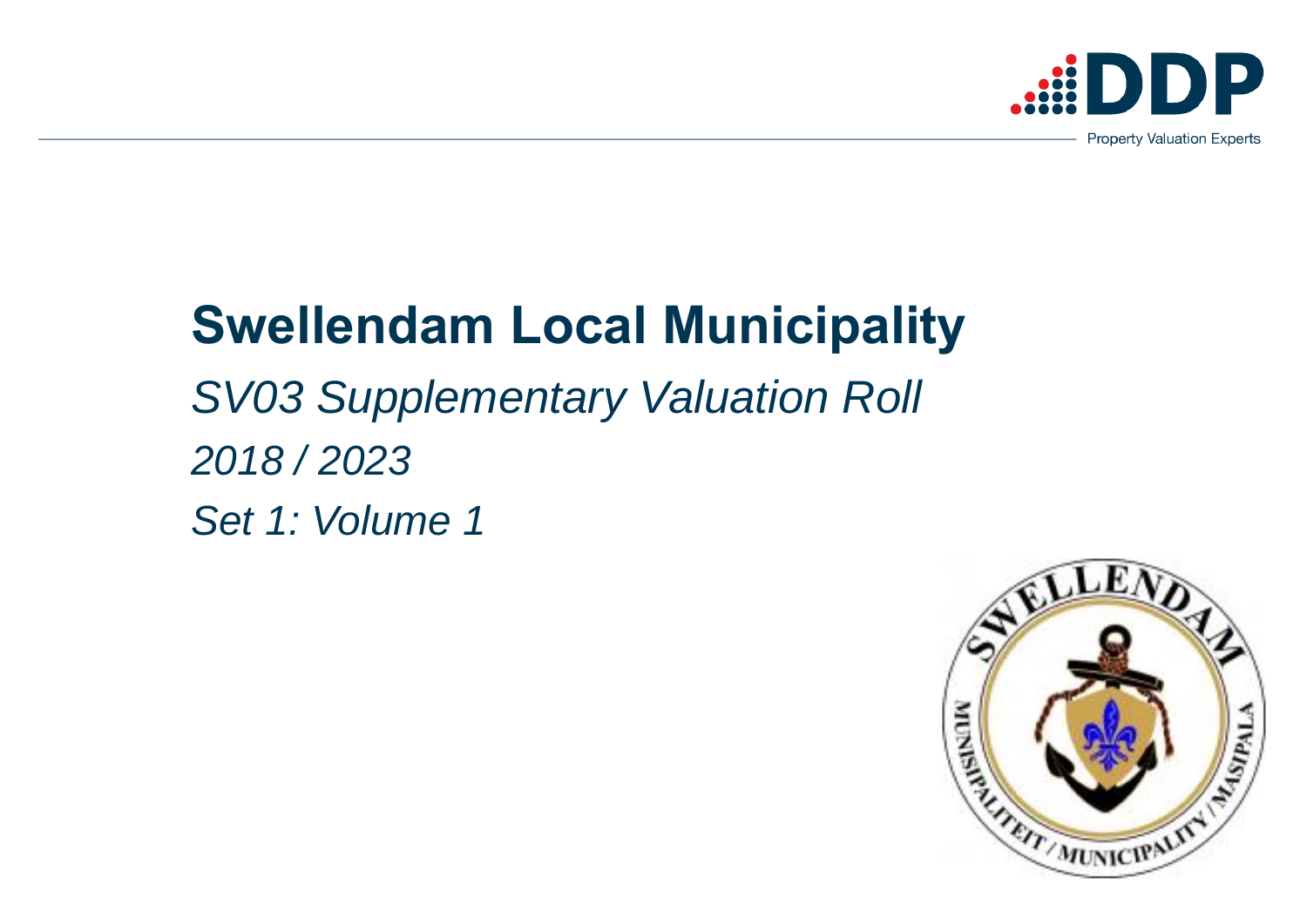

Menlyn Square Office Park | North West Suite | 1st Floor | East Block | 134 Aramist Avenue | Menlyn | Pretoria 0181 | PO Box 40408 | Moreleta Park 0044 | Tel: 0800 060 200 | E-mail: info@ddp.co.za | www.ddp.co.za | @DDP Ex

# **Certification by Municipal Valuer** *(Section 34 (c) of Act 6 of 2004)*

I, **Tinus Nel** with identity number 550129 5112 082 hereby certify that I have, in accordance with the provisions of the Local Government: Municipal Property Rates Act, 2004 (Act No 6 of 2004), hereinafter referred to as the "Act", to the best of my skills and knowledge and without fear, favour or prejudice, prepared the **SV03 Supplementary Valuation Roll for the period 1 July 2018 to 30 June 2023** for the Swellendam Municipality in terms of the provisions of the Act. In the discharge of my duties as municipal valuer I have complied with Sections 43 and 44 of the Act.

Certified at **Pretoria** on **19 March 2020**.

Professional Registration Number with the South African Council for the Property Valuers Profession: **2046/2** Category of Professional Registration: **Professional Valuer**.

 $\sim$ 

Signature of Municipal Valuer

Directors: Adv. M.D. Xulu (Chairman) | T. Geyser (CEO) | M.J. De Beer | J. Voges | V. Riba

Company: DDP Values (RF) (Pty) Ltd Reg No 2003/007650/07 | VAT No 4660270564 DDP is a 69% black owned, 44% black female owned. Level 2 B-BBEE Contributor

Offices: Pretoria | Johannesburg | Polokwane | Modimolle | Nelspruit | Emalahleni | Potchefstroom | Durban | Bloemfontein Welkom | Kimberley | Port Elizabeth | George | East London | Cape Town | Langebaan | Upington | Worc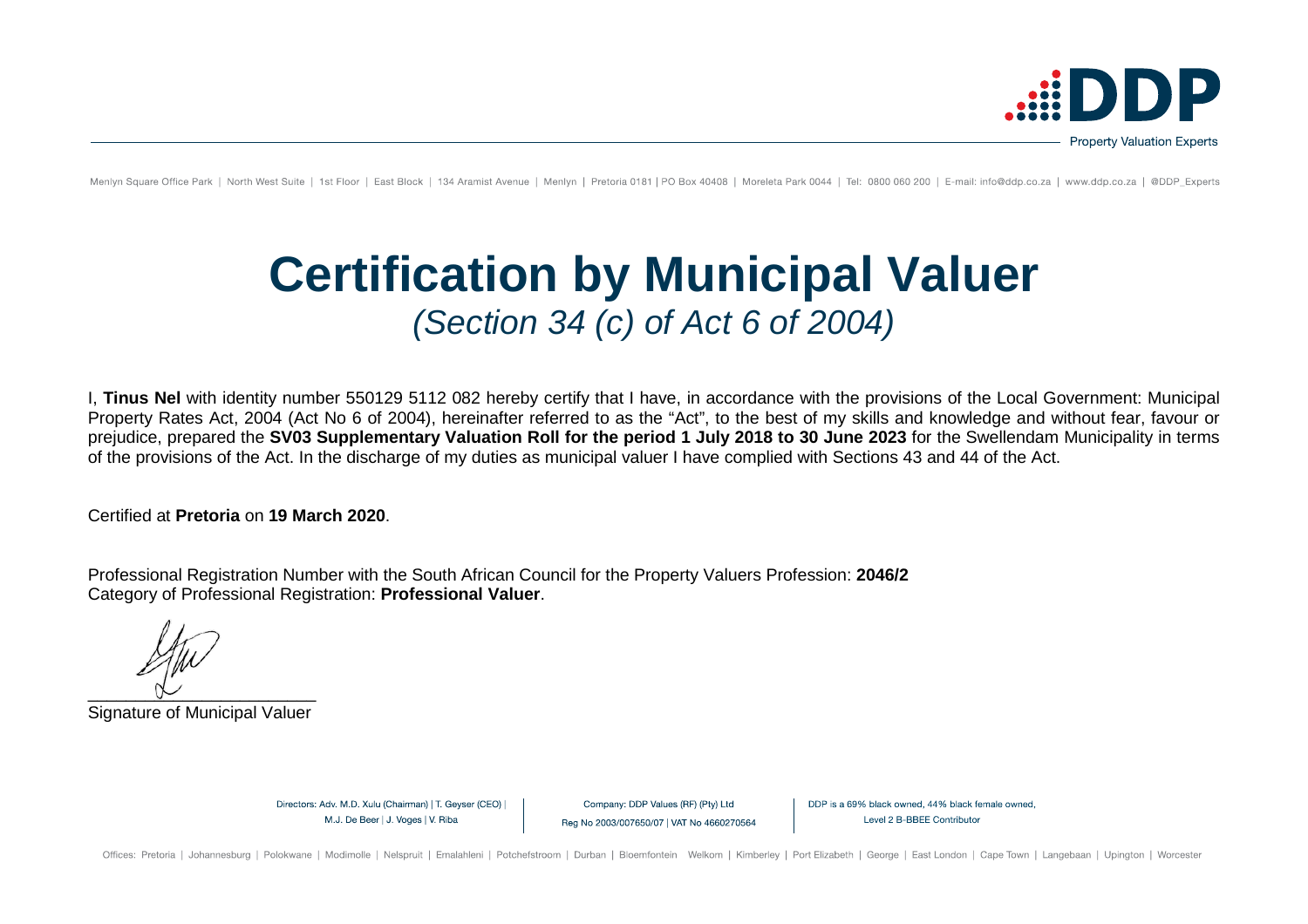



| Registered or other description of the property |          |                |             |                | <b>Full Names of Owner(s)</b>                       | Category determined in terms of<br>Physical address of the property |                         | <b>Extent of the</b> | Market value<br>of the | <b>Remarks</b>                                                                         | <b>Effective</b> |
|-------------------------------------------------|----------|----------------|-------------|----------------|-----------------------------------------------------|---------------------------------------------------------------------|-------------------------|----------------------|------------------------|----------------------------------------------------------------------------------------|------------------|
| <b>Town Allotment</b>                           | Erf Nr   | <b>Portion</b> | <b>Unit</b> | <b>Section</b> |                                                     | Section 8 of the Act                                                |                         | property (HA)        | property               |                                                                                        | <b>Date</b>      |
| BARRYDALE                                       | 00000001 | 00000          | 00000       | 0000           | NOW SWELLENDAM 65 RD                                | <b>CROSS REFERENCE</b>                                              | <b>MEENT</b>            | 836.4236             |                        | SECT 78(1)(e) - SUBSTANTIALLY INCORRECTLY<br>VALUED DURING THE LAST GENERAL VALUATION  | 2018-07-01       |
| <b>BARRYDALE</b>                                | 00000141 | 00000          | 00000       | 0000           | HANSEN BRIAN GRAHAM PETER                           | <b>RESIDENTIAL PROPERTIES</b>                                       | <b>HELLIER STREET</b>   | 0.1322               |                        | 460,000 SECT 78(1)(c) - SUBDIVIDED OR CONSOLIDATED<br>AFTER THE LAST GENERAL VALUATION | 2018-07-01       |
| <b>BARRYDALE</b>                                | 00000239 | 00000          | 00000       | 0000           | NED GER KERK-BARRYDALE                              | <b>VACANT LAND</b>                                                  | VAN RIEBEECK STR        | 0.2974               |                        | 400,000 SECT 78(1)(g) - OF WHICH THE CATEGORY HAS<br>CHANGED                           | 2018-07-01       |
| <b>BARRYDALE</b>                                | 00000342 | 00000          | 00000       | 0000           | <b>MUN BARRYDALE</b>                                | <b>CROSS REFERENCE</b>                                              | TINLEYSTRAAT            | 0.2974               |                        | SECT 78(1)(c) - SUBDIVIDED OR CONSOLIDATED<br>AFTER THE LAST GENERAL VALUATION         | 2019-12-04       |
| BARRYDALE                                       | 00000343 | 00000          | 00000       | 0000           | <b>MUN BARRYDALE</b>                                | <b>CROSS REFERENCE</b>                                              | <b>MEENT</b>            | 0.2974               |                        | OSECT 78(1)(c) - SUBDIVIDED OR CONSOLIDATED<br>AFTER THE LAST GENERAL VALUATION        | 2019-12-04       |
| <b>BARRYDALE</b>                                | 00000346 | 00000          | 00000       | 0000           | <b>CRAFFORD LILLIAN</b>                             | <b>RESIDENTIAL PROPERTIES</b>                                       | VAN RIEBEECKSTRAAT      | 0.2974               |                        | 760,000 SECT 78(1)(g) - OF WHICH THE CATEGORY HAS                                      | 2018-07-01       |
| <b>BARRYDALE</b>                                | 00000348 | 00000          | 00000       | 0000           | <b>MUN BARRYDALE</b>                                | <b>CROSS REFERENCE</b>                                              | <b>MEENT</b>            | 0.2974               |                        | SECT 78(1)(c) - SUBDIVIDED OR CONSOLIDATED<br>O AFTER THE LAST GENERAL VALUATION       | 2019-12-04       |
| <b>BARRYDALE</b>                                | 00000349 | 00000          | 00000       | 0000           | MUN SWELLENDAM                                      | <b>CROSS REFERENCE</b>                                              | <b>MEENT</b>            | 0.0000               |                        | SECT 78(1)(c) - SUBDIVIDED OR CONSOLIDATED<br>0 AFTER THE LAST GENERAL VALUATION       | 2019-12-04       |
| <b>BARRYDALE</b>                                | 00000397 | 00000          | 00000       | 0000           | <b>BRAAF VIAN</b>                                   | RESIDENTIAL PROPERTIES                                              | WILGERLAAN              | 0.0437               |                        | 45,000 SECT 78(1)(g) - OF WHICH THE CATEGORY HAS<br>CHANGED                            | 2018-07-01       |
| <b>BARRYDALE</b>                                | 00000429 | 00000          | 00000       | 0000           | MUN SWELLENDAM / MUN BARRYDALE                      | MUNICIPAL PROPERTIES                                                | WILGERLAAN              | 0.0595               |                        | SECT 78(1)(g) - OF WHICH THE CATEGORY HAS<br>6,000 CHANGED                             | 2018-07-01       |
| <b>BARRYDALE</b>                                | 00000430 | 00000          | 00000       | 0000           | CHURCH OF THE PROVINCE OF SOUTHERN<br>AFRICA-GEORGE | <b>VACANT LAND</b>                                                  | <b>EIKELAAN</b>         | 0.1190               |                        | 24,000 SECT 78(1)(g) - OF WHICH THE CATEGORY HAS                                       | 2018-07-01       |
| <b>BARRYDALE</b>                                | 00000603 | 00000          | 00000       | 0000           | MUN SWELLENDAM / MUN BARRYDALE                      | <b>RESIDENTIAL PROPERTIES</b>                                       | DAHLIALAAN              | 0.0000               |                        | 63,000 SECT 78(1)(g) - OF WHICH THE CATEGORY HAS                                       | 2018-07-01       |
| <b>BARRYDALE</b>                                | 00000618 | 00000          | 00000       | 0000           | MUN SWELLENDAM / MUN BARRYDALE                      | RESIDENTIAL PROPERTIES                                              | <b>EIKELAAN</b>         | 0.0000               |                        | 88,000 SECT 78(1)(g) - OF WHICH THE CATEGORY HAS                                       | 2018-07-01       |
| <b>BARRYDALE</b>                                | 00000621 | 00000          | 00000       | 0000           | MUN SWELLENDAM / MUN BARRYDALE                      | <b>RESIDENTIAL PROPERTIES</b>                                       | <b>EIKELAAN</b>         | 0.0000               |                        | 78,000 SECT 78(1)(g) - OF WHICH THE CATEGORY HAS                                       | 2018-07-01       |
| <b>BARRYDALE</b>                                | 00000622 | 00000          | 00000       | 0000           | ALEXANDER FAZIEN                                    | RESIDENTIAL PROPERTIES                                              | <b>EIKELAAN</b>         | 0.0313               |                        | 63,000 SECT 78(1)(g) - OF WHICH THE CATEGORY HAS                                       | 2018-07-01       |
| <b>BARRYDALE</b>                                | 00000706 | 00000          | 00000       | 0000           | <b>SHREVE EMILE</b>                                 | <b>RESIDENTIAL PROPERTIES</b>                                       | <b>STEYNSTRAAT</b><br>9 | 0.1733               |                        | SECT 78(1)(c) - SUBDIVIDED OR CONSOLIDATED<br>750,000 AFTER THE LAST GENERAL VALUATION | 2019-08-07       |
| BARRYDALE                                       | 00000731 | 00000          | 00000       | 0000           | JONAS FRANCINA CHRISTINA                            | <b>RESIDENTIAL PROPERTIES</b>                                       | <b>BLOEKOMLAAN</b>      | 0.0319               |                        | 28,000 SECT 78(1)(g) - OF WHICH THE CATEGORY HAS                                       | 2018-07-01       |
| <b>BARRYDALE</b>                                | 00000733 | 00000          | 00000       | 0000           | MUN SWELLENDAM / MUN BARRYDALE                      | RESIDENTIAL PROPERTIES                                              | <b>BLOEKOMLAAN</b>      | 0.0316               |                        | 18,000 SECT 78(1)(g) - OF WHICH THE CATEGORY HAS                                       | 2018-07-01       |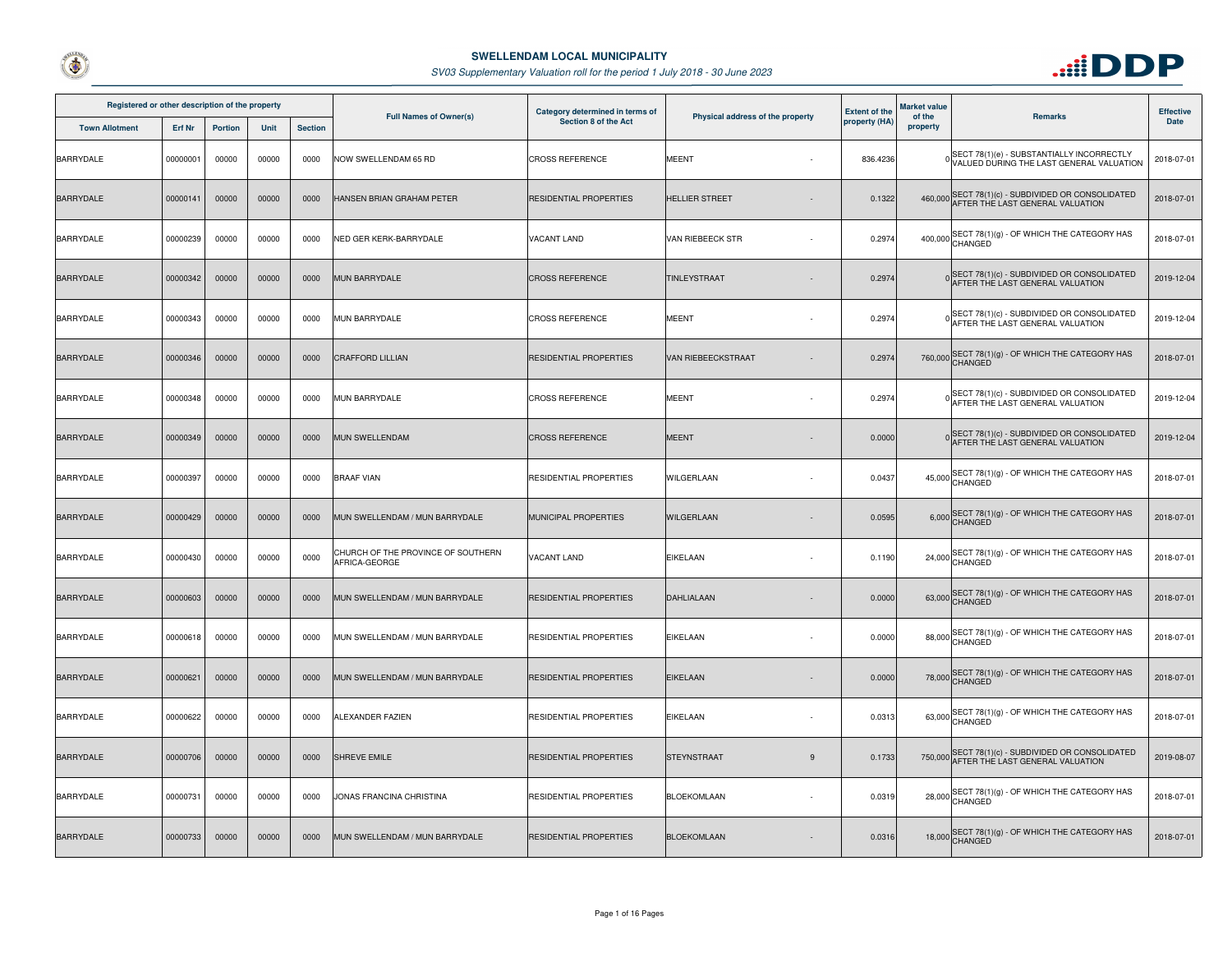



| Registered or other description of the property |               |                |       |                | <b>Full Names of Owner(s)</b>                        | Category determined in terms of                     |                                  | <b>Extent of the</b> | Market value       |                                                                                        | <b>Effective</b> |
|-------------------------------------------------|---------------|----------------|-------|----------------|------------------------------------------------------|-----------------------------------------------------|----------------------------------|----------------------|--------------------|----------------------------------------------------------------------------------------|------------------|
| <b>Town Allotment</b>                           | <b>Erf Nr</b> | <b>Portion</b> | Unit  | <b>Section</b> |                                                      | Section 8 of the Act                                | Physical address of the property | property (HA)        | of the<br>property | <b>Remarks</b>                                                                         | <b>Date</b>      |
| <b>BARRYDALE</b>                                | 00000737      | 00000          | 00000 | 0000           | KLAASSEN EVELINE / KLAASSEN PETRUS<br><b>JACOBUS</b> | RESIDENTIAL PROPERTIES                              | <b>BLOEKOMLAAN</b>               | 0.0315               |                    | 18,000 SECT 78(1)(g) - OF WHICH THE CATEGORY HAS<br>CHANGED                            | 2018-07-01       |
| <b>BARRYDALE</b>                                | 00000759      | 00000          | 00000 | 0000           | MUN SWELLENDAM / MUN BARRYDALE                       | RESIDENTIAL PROPERTIES                              | JAKARANDALAAN                    | 0.0495               |                    | 40,000 SECT 78(1)(g) - OF WHICH THE CATEGORY HAS                                       | 2018-07-01       |
| BARRYDALE                                       | 00000765      | 00000          | 00000 | 0000           | MUN SWELLENDAM / MUN BARRYDALE                       | RESIDENTIAL PROPERTIES                              | JAKARANDALAAN                    | 0.0393               |                    | 28,000 SECT 78(1)(g) - OF WHICH THE CATEGORY HAS                                       | 2018-07-01       |
| <b>BARRYDALE</b>                                | 00000778      | 00000          | 00000 | 0000           | MUN SWELLENDAM / MUN BARRYDALE                       | RESIDENTIAL PROPERTIES                              | <b>BLOEKOMLAAN</b>               | 0.0334               |                    | 24,000 SECT 78(1)(g) - OF WHICH THE CATEGORY HAS                                       | 2018-07-01       |
| <b>BARRYDALE</b>                                | 00000816      | 00000          | 00000 | 0000           | BEN DAANTJIE / BEN ROSELINE                          | RESIDENTIAL PROPERTIES                              | SUIKERBOS LAAN                   | 0.0286               |                    | 40,000 SECT 78(1)(g) - OF WHICH THE CATEGORY HAS                                       | 2018-07-01       |
| <b>BARRYDALE</b>                                | 00000932      | 00000          | 00000 | 0000           | MUN SWELLENDAM / MUN BARRYDALE                       | <b>RESIDENTIAL PROPERTIES</b>                       | DAHLIALAAN                       | 0.0468               |                    | 100,000 SECT 78(1)(g) - OF WHICH THE CATEGORY HAS                                      | 2018-07-01       |
| BARRYDALE                                       | 00000934      | 00000          | 00000 | 0000           | MUN SWELLENDAM / MUN BARRYDALE                       | RESIDENTIAL PROPERTIES                              | PROTEALAAN                       | 0.0605               |                    | 100,000 SECT 78(1)(g) - OF WHICH THE CATEGORY HAS<br>CHANGED                           | 2018-07-01       |
| <b>BARRYDALE</b>                                | 00000935      | 00000          | 00000 | 0000           | MUN SWELLENDAM / MUN BARRYDALE                       | RESIDENTIAL PROPERTIES                              | PROTEALAAN                       | 0.0550               |                    | 100,000 SECT 78(1)(g) - OF WHICH THE CATEGORY HAS                                      | 2018-07-01       |
| <b>BARRYDALE</b>                                | 00000942      | 00000          | 00000 | 0000           | MUN SWELLENDAM / MUN BARRYDALE                       | <b>RESIDENTIAL PROPERTIES</b>                       | PROTEALAAN                       | 0.0551               |                    | SECT 78(1)(g) - OF WHICH THE CATEGORY HAS<br>$40,000$ CHANGED                          | 2018-07-01       |
| <b>BARRYDALE</b>                                | 00000947      | 00000          | 00000 | 0000           | MUN SWELLENDAM / MUN BARRYDALE                       | RESIDENTIAL PROPERTIES                              | DAHLIALAAN                       | 0.0551               |                    | 100,000 SECT 78(1)(g) - OF WHICH THE CATEGORY HAS                                      | 2018-07-01       |
| BARRYDALE                                       | 00000951      | 00000          | 00000 | 0000           | MUN SWELLENDAM / MUN BARRYDALE                       | RESIDENTIAL PROPERTIES                              | DAHLIALAAN                       | 0.0553               |                    | 100,000 SECT 78(1)(g) - OF WHICH THE CATEGORY HAS                                      | 2018-07-01       |
| <b>BARRYDALE</b>                                | 00001023      | 00000          | 00000 | 0000           | CHRISTEN GEMEENTES INTERNASIONAAL                    | <b>VACANT LAND</b>                                  | VARINGLAAN                       | 0.0935               |                    | 30,000 SECT 78(1)(g) - OF WHICH THE CATEGORY HAS                                       | 2018-07-01       |
| <b>BARRYDALE</b>                                | 00001059      | 00000          | 00000 | 0000           | BUIS EDUVARDA COLENE                                 | RESIDENTIAL PROPERTIES                              | SIPRESLAAN                       | 0.0312               |                    | 40,000 SECT 78(1)(g) - OF WHICH THE CATEGORY HAS                                       | 2018-07-01       |
| <b>BARRYDALE</b>                                | 00001071      | 00000          | 00000 | 0000           | PROVINCIAL GOVERNMENT-WESTERN CAPE                   | BUSINESS AND COMMERCIAL<br><b>PROPERTIES</b>        | NYWERHEIDSLAAN                   | 0.2489               |                    | 70,000 SECT 78(1)(g) - OF WHICH THE CATEGORY HAS                                       | 2018-07-01       |
| <b>BARRYDALE</b>                                | 00001073      | 00000          | 00000 | 0000           | SACHS JOHN HUDSON ALBERT                             | VACANT LAND                                         | NYWERHEIDSLAAN                   | 0.1987               |                    | 70,000 SECT 78(1)(g) - OF WHICH THE CATEGORY HAS                                       | 2018-07-01       |
| <b>BARRYDALE</b>                                | 00001125      | 00000          | 00000 | 0000           | WYK JOSINA MARIA VAN                                 | <b>BUSINESS AND COMMERCIAL</b><br><b>PROPERTIES</b> | HOFFMANSTRAAT                    | 0.4388               |                    | SECT 78(1)(c) - SUBDIVIDED OR CONSOLIDATED<br>690,000 AFTER THE LAST GENERAL VALUATION | 2020-01-23       |
| <b>BARRYDALE</b>                                | 00001133      | 00000          | 00000 | 0000           | NOW ERF 1674 / HARTLAND ERROL WILLIAM                | <b>CROSS REFERENCE</b>                              | 28<br>DE KOCK STRAAT/STREET      | 0.0000               |                    | O SECT 78(1)(c) - SUBDIVIDED OR CONSOLIDATED<br>AFTER THE LAST GENERAL VALUATION       | 2020-01-23       |
| <b>BARRYDALE</b>                                | 00001147      | 00000          | 00000 | 0000           | <b>MUN SWELLENDAM</b>                                | MUNICIPAL PROPERTIES                                | <b>BATEMANSTRAAT</b><br>36       | 4.5126               |                    | 1,000 SECT 78(1)(a) - INCORRECTLY OMITTED FROM THE<br>VALUATION ROLL                   | 2018-07-01       |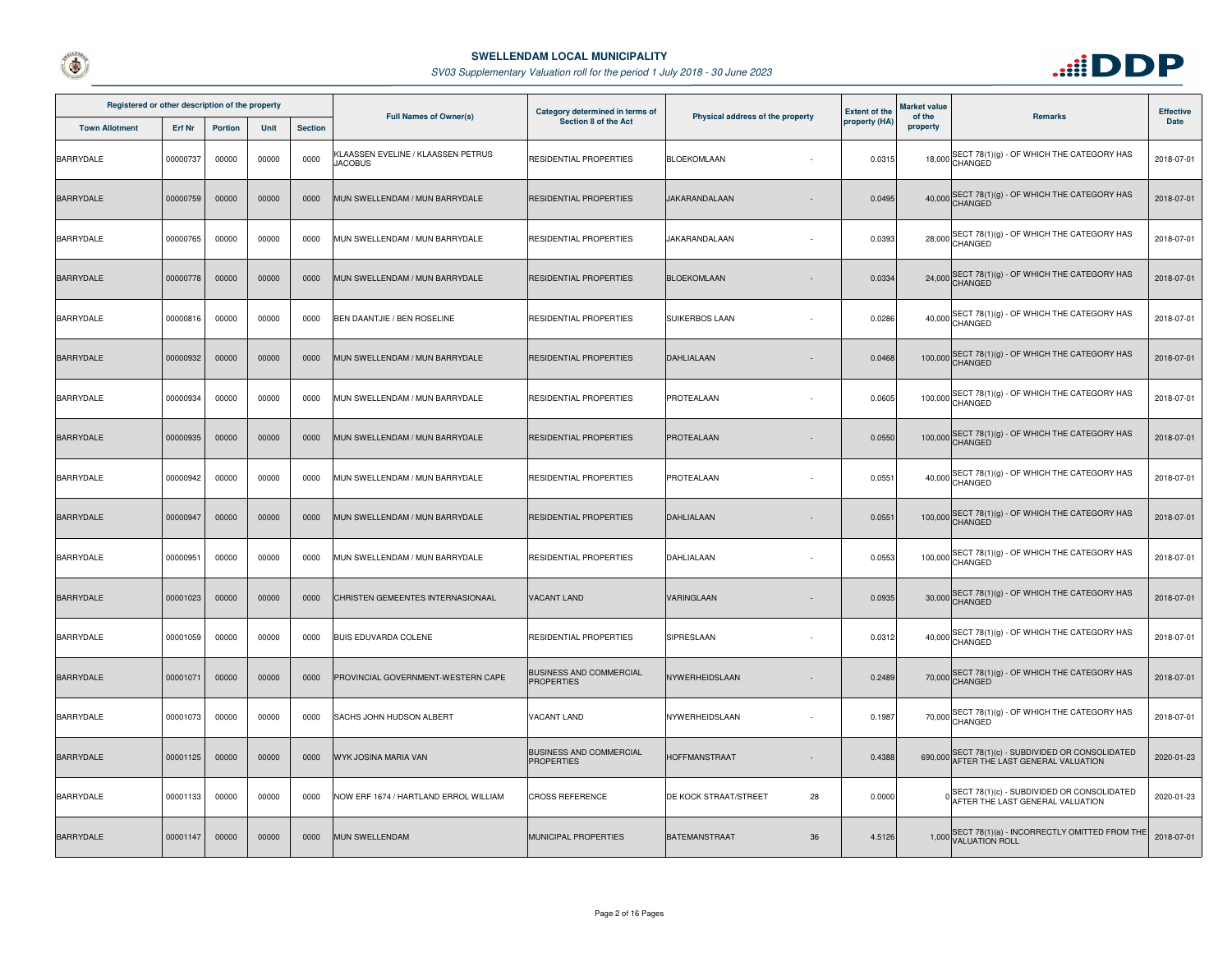



| Registered or other description of the property |          |                |             |                | <b>Full Names of Owner(s)</b>                          | Category determined in terms of | <b>Extent of the</b><br>Physical address of the property |               | Market value       |                                                                                                                                       | <b>Effective</b> |
|-------------------------------------------------|----------|----------------|-------------|----------------|--------------------------------------------------------|---------------------------------|----------------------------------------------------------|---------------|--------------------|---------------------------------------------------------------------------------------------------------------------------------------|------------------|
| <b>Town Allotment</b>                           | Erf Nr   | <b>Portion</b> | <b>Unit</b> | <b>Section</b> |                                                        | Section 8 of the Act            |                                                          | property (HA) | of the<br>property | <b>Remarks</b>                                                                                                                        | <b>Date</b>      |
| <b>BARRYDALE</b>                                | 00001156 | 00000          | 00000       | 0000           | VALUED UNDER ERF 141 BARRYDALE                         | <b>CROSS REFERENCE</b>          | <b>HELLIER STREET</b>                                    | 0.0663        |                    | O SECT 78(1)(c) - SUBDIVIDED OR CONSOLIDATED<br>AFTER THE LAST GENERAL VALUATION                                                      | 2018-07-01       |
| <b>BARRYDALE</b>                                | 00001181 | 00000          | 00000       | 0000           | JAMBOE ELIZABETH                                       | <b>RESIDENTIAL PROPERTIES</b>   | <b>HENDRICKSSTRAAT 7</b>                                 | 0.0360        |                    | 40,000 SECT 78(1)(g) - OF WHICH THE CATEGORY HAS                                                                                      | 2018-07-01       |
| <b>BARRYDALE</b>                                | 00001183 | 00000          | 00000       | 0000           | SNYMAN KATRIENA                                        | <b>RESIDENTIAL PROPERTIES</b>   | HENDRICKSSTRAAT 11                                       | 0.0360        |                    | 40,000 SECT 78(1)(g) - OF WHICH THE CATEGORY HAS<br>CHANGED                                                                           | 2018-07-01       |
| <b>BARRYDALE</b>                                | 00001199 | 00000          | 00000       | 0000           | WINDVOGEL LEA                                          | RESIDENTIAL PROPERTIES          | HENDRICKSSTRAAT<br>14                                    | 0.0366        |                    | 40,000 SECT 78(1)(g) - OF WHICH THE CATEGORY HAS                                                                                      | 2018-07-01       |
| <b>BARRYDALE</b>                                | 00001227 | 00000          | 00000       | 0000           | PLAATJIES DANIEL / PLAATJIES MARIA                     | <b>RESIDENTIAL PROPERTIES</b>   | <b>CLAASSENSTRAAT 27</b>                                 | 0.0334        |                    | 40,000 SECT 78(1)(g) - OF WHICH THE CATEGORY HAS<br>CHANGED                                                                           | 2018-07-01       |
| <b>BARRYDALE</b>                                | 00001598 | 00000          | 00000       | 0000           | MUN SWELLENDAM                                         | <b>RESIDENTIAL PROPERTIES</b>   | MUNISIPALITEIT BARRYDALE HOPHUI-                         | 0.0378        |                    | 40,000 SECT 78(1)(g) - OF WHICH THE CATEGORY HAS                                                                                      | 2018-07-01       |
| <b>BARRYDALE</b>                                | 00001600 | 00000          | 00000       | 0000           | MUN SWELLENDAM                                         | <b>RESIDENTIAL PROPERTIES</b>   | MUNISIPALITEIT BARRYDALE HOPHUI-                         | 0.0366        |                    | 40,000 SECT 78(1)(g) - OF WHICH THE CATEGORY HAS                                                                                      | 2018-07-01       |
| <b>BARRYDALE</b>                                | 00001618 | 00000          | 00000       | 0000           | MUN SWELLENDAM                                         | <b>RESIDENTIAL PROPERTIES</b>   | MUNISIPALITEIT BARRYDALE HOPHUI-                         | 0.1908        |                    | 57,000 SECT 78(1)(g) - OF WHICH THE CATEGORY HAS                                                                                      | 2018-07-01       |
| <b>BARRYDALE</b>                                | 00001674 | 00000          | 00000       | 0000           | HARTLAND EW AND VD / HARTLAND VALERIE<br>DAWN          | RESIDENTIAL PROPERTIES          | 28<br>DE KOCK STRAAT/STREET                              | 0.0810        |                    | SECT 78(1)(c) - SUBDIVIDED OR CONSOLIDATED<br>600,000 AFTER THE LAST GENERAL VALUATION                                                | 2020-01-23       |
| <b>BARRYDALE</b>                                | 00001713 | 00000          | 00000       | 0000           | WRIGHT IRMGARD / WRIGHT DAVID JOHN                     | <b>RESIDENTIAL PROPERTIES</b>   |                                                          | 0.1241        |                    | SECT 78(1)(c) - SUBDIVIDED OR CONSOLIDATED<br>750,000 AFTER THE LAST GENERAL VALUATION                                                | 2019-08-07       |
| <b>BARRYDALE</b>                                | 00001715 | 00000          | 00000       | 0000           | MUN SWELLENDAM                                         | MUNICIPAL PROPERTIES            | VAN RIEBEECK STREET                                      | 0.2067        |                    | 280,000 SECT 78(1)(c) - SUBDIVIDED OR CONSOLIDATED<br>AFTER THE LAST GENERAL VALUATION                                                | 2019-12-04       |
| <b>BARRYDALE</b>                                | 00001716 | 00000          | 00000       | 0000           | HOSPICE-BARRYDALE                                      | PUBLIC BENEFIT ORGANIZATIONS    | VAN RIEBEECK STREET                                      | 0.4487        |                    | 1,200,000 SECT 78(1)(c) - SUBDIVIDED OR CONSOLIDATED<br>1,200,000 AFTER THE LAST GENERAL VALUATION                                    | 2019-12-04       |
| <b>BARRYDALE</b>                                | 00001717 | 00000          | 00000       | 0000           | MUN SWELLENDAM                                         | MUNICIPAL PROPERTIES            | <b>TINLEY STREET</b>                                     | 0.261         |                    | 350,000 SECT 78(1)(c) - SUBDIVIDED OR CONSOLIDATED<br>AFTER THE LAST GENERAL VALUATION                                                | 2019-12-04       |
| <b>BARRYDALE</b>                                | 00001718 | 00000          | 00000       | 0000           | MUN SWELLENDAM                                         | MUNICIPAL PROPERTIES            | <b>TINLEY STREET</b>                                     | 0.1783        |                    | SECT 78(1)(c) - SUBDIVIDED OR CONSOLIDATED<br>240,000 AFTER THE LAST GENERAL VALUATION                                                | 2019-12-04       |
| BARRYDALE                                       | 00001721 | 00000          | 00000       | 0000           | MUN SWELLENDAM                                         | MUNICIPAL PROPERTIES            | <b>MEENT</b>                                             | 0.0011        |                    | 2,000 SECT 78(1)(c) - SUBDIVIDED OR CONSOLIDATED                                                                                      | 2019-12-04       |
| <b>BREDASDORP RD</b>                            | 00000059 | 00012          | 00000       | 0000           | NEDERDUITSE GEREFORMEERDE KERK<br><b>BREDASDORP</b>    | <b>VACANT LAND</b>              | WYDGELEGEN No. 59<br>21885                               | 0.8565        |                    | SECT 78(1)(c) - SUBDIVIDED OR CONSOLIDATED<br>930,000 AFTER THE LAST GENERAL VALUATION                                                | 2018-07-01       |
| <b>BREDASDORP RD</b>                            | 00000059 | 00018          | 00000       | 0000           | CHURCH OF THE PROVINCE OF SOUTHERN<br>AFRICA-CAPE TOWN | VACANT LAND                     | WYDGELEGEN No. 59<br>59/18                               | 0.0000        |                    | SECT 78(1)(c) - SUBDIVIDED OR CONSOLIDATED<br>10,000 AFTER THE LAST GENERAL VALUATION                                                 | 2018-07-01       |
| <b>BREDASDORP RD</b>                            | 00000062 | 00011          | 00000       | 0000           | CAPE AGULHUS MUNICIPAL AREA                            | <b>CROSS REFERENCE</b>          | CUPIDOS KRAAL No. 62<br>22951                            | 296.1200      |                    | SECT 78(1)(h) - THE VALUE OF WHICH WAS<br>INCORRECTLY RECORDED IN THE VALUATION<br>ROLL AS A RESULT OF A CLERICAL OR TYPING<br>ERROR. | 2018-07-01       |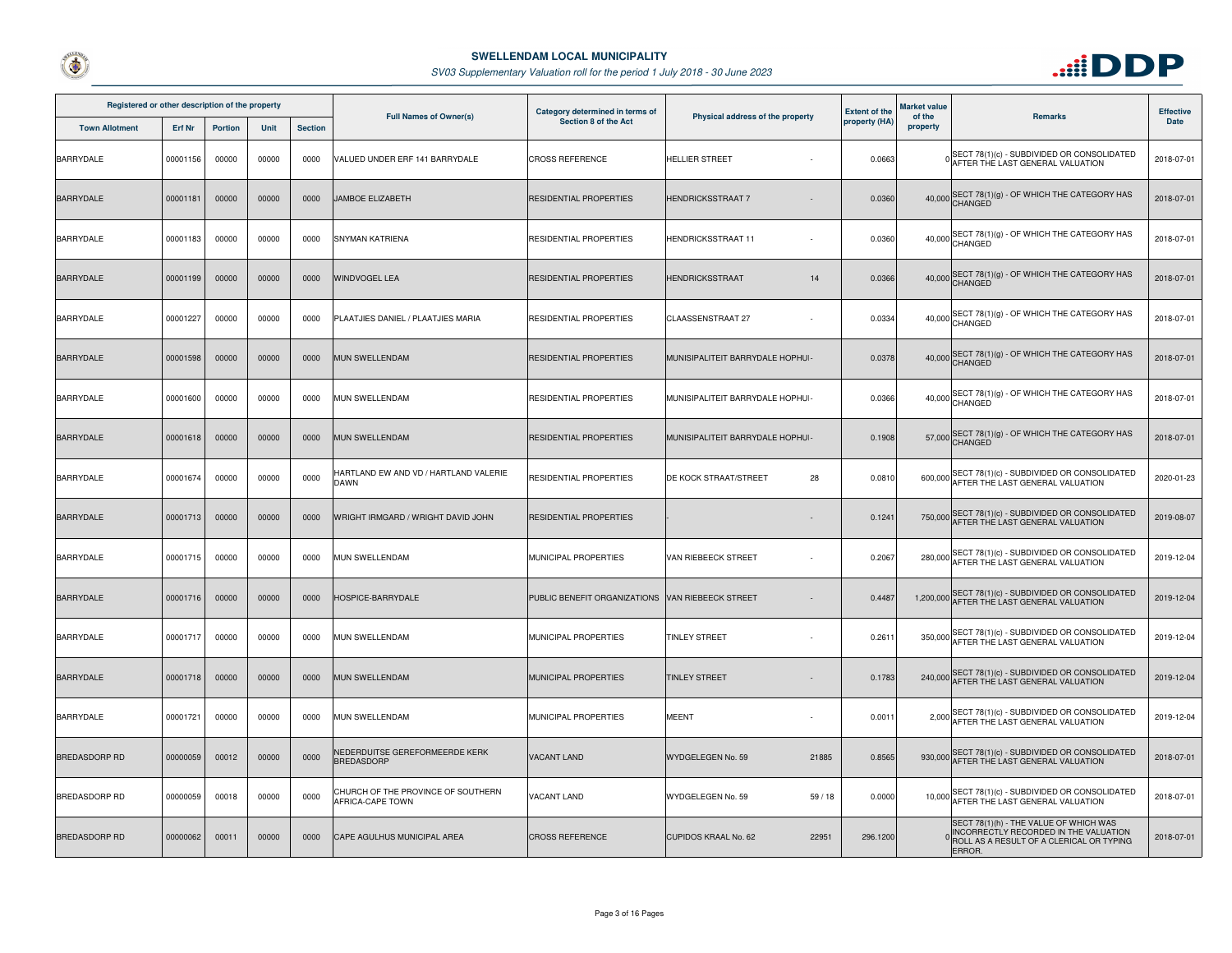



| Registered or other description of the property |          |                |             | <b>Full Names of Owner(s)</b> | Category determined in terms of<br><b>Extent of the</b><br>Physical address of the property | Market value<br>of the                              | <b>Remarks</b>              | <b>Effective</b> |           |                                                                                                                                             |            |
|-------------------------------------------------|----------|----------------|-------------|-------------------------------|---------------------------------------------------------------------------------------------|-----------------------------------------------------|-----------------------------|------------------|-----------|---------------------------------------------------------------------------------------------------------------------------------------------|------------|
| <b>Town Allotment</b>                           | Erf Nr   | <b>Portion</b> | <b>Unit</b> | <b>Section</b>                |                                                                                             | Section 8 of the Act                                |                             | property (HA)    | property  |                                                                                                                                             | Date       |
| BUFFELJAGSRIVIER                                | 00000014 | 00000          | 00000       | 0000                          | TITUS NICHOLAS EDWARD                                                                       | RESIDENTIAL PROPERTIES                              | BISHOP D DAMANDSTRAAT<br>14 | 0.0365           | 220,000   | SECT 78(1)(e) - SUBSTANTIALLY INCORRECTLY<br>VALUED DURING THE LAST GENERAL VALUATION                                                       | 2018-07-01 |
| <b>INFANTA</b>                                  | 00000042 | 00000          | 00000       | 0000                          | BARRETT JUNE CORAL / SULLIVAN GALE<br><b>DOROTHY</b>                                        | RESIDENTIAL PROPERTIES                              | <b>INFANTA</b>              | 0.0937           |           | 1,500,000 SECT 78(1)(f) - THAT MUST BE REVALUED FOR ANY<br>OTHER EXCEPTIONAL REASON                                                         | 2018-07-01 |
| <b>INFANTA</b>                                  | 00000059 | 00000          | 00000       | 0000                          | SMITH CHARLA EMMARENTIA                                                                     | <b>RESIDENTIAL PROPERTIES</b>                       | <b>INFANTA</b>              | 0.0595           | 2,800,000 | SECT 78(1)(d) - OF WHICH THE MARKET VALUE<br>HAS SUBSTANTIALLY INCREASED OR DECREASED<br>FOR ANY REASON AFTER THE LAST GENERAL<br>VALUATION | 2019-11-30 |
| <b>SUURBRAAK</b>                                | 00000002 | 00000          | 00000       | 0000                          | CHURCH OF THE PROVINCE OF SOUTHERN<br>AFRICA-GEORGE                                         | <b>RESIDENTIAL PROPERTIES</b>                       | PORT BEAUFORTSTRAAT         | 0.8406           |           | 210,000 SECT 78(1)(g) - OF WHICH THE CATEGORY HAS                                                                                           | 2018-07-01 |
| <b>SUURBRAAK</b>                                | 00000004 | 00000          | 00000       | 0000                          | KRETZMANN IRENE LAURA                                                                       | RESIDENTIAL PROPERTIES                              | <b>OORKANT RIVIER</b>       | 0.1844           |           | 310,000 SECT 78(1)(g) - OF WHICH THE CATEGORY HAS                                                                                           | 2018-07-01 |
| <b>SUURBRAAK</b>                                | 00000102 | 00000          | 00000       | 0000                          | DEPT KLEURLINGSAKE-COLOURED AFFAIRS                                                         | <b>RESIDENTIAL PROPERTIES</b>                       | <b>OORKANT RIVIER</b>       | 0.2415           |           | 360,000 SECT 78(1)(g) - OF WHICH THE CATEGORY HAS                                                                                           | 2018-07-01 |
| <b>SUURBRAAK</b>                                | 00000120 | 00000          | 00000       | 0000                          | RURAL COLOURED AREA-SUURBRAAK                                                               | MUNICIPAL PROPERTIES                                | <b>OORKANT RIVIER</b>       | 0.1873           |           | 30,000 SECT 78(1)(g) - OF WHICH THE CATEGORY HAS                                                                                            | 2018-07-01 |
| <b>SUURBRAAK</b>                                | 00000173 | 00000          | 00000       | 0000                          | LONDON MISSIONARY SOC                                                                       | <b>RESIDENTIAL PROPERTIES</b>                       | <b>OORKANT RIVIER</b>       | 0.2375           |           | 300,000 SECT 78(1)(g) - OF WHICH THE CATEGORY HAS                                                                                           | 2018-07-01 |
| <b>SUURBRAAK</b>                                | 00000219 | 00000          | 00000       | 0000                          | WEITZ FRANCINA ELIZABETH                                                                    | <b>MULTI PURPOSE</b>                                | <b>HOOFWEG</b>              | 0.1482           |           | SECT 78(1)(c) - SUBDIVIDED OR CONSOLIDATED<br>AFTER THE LAST GENERAL VALUATION                                                              | 2018-07-01 |
| <b>SUURBRAAK</b>                                | 00000219 | 00000          | 00000       | M001                          | WEITZ FRANCINA ELIZABETH                                                                    | MULTI PURPOSE BUSINESS                              | <b>HOOFWEG</b>              | 0.0300           | 100,000   | SECT 78(1)(c) - SUBDIVIDED OR CONSOLIDATED<br>AFTER THE LAST GENERAL VALUATION                                                              | 2018-07-01 |
| <b>SUURBRAAK</b>                                | 00000219 | 00000          | 00000       | M002                          | WEITZ FRANCINA ELIZABETH                                                                    | MULTI PURPOSE RESIDENTIAL                           | <b>HOOFWEG</b>              | 0.1148           |           | 260,000 SECT 78(1)(c) - SUBDIVIDED OR CONSOLIDATED<br>AFTER THE LAST GENERAL VALUATION                                                      | 2018-07-01 |
| <b>SUURBRAAK</b>                                | 00000312 | 00000          | 00000       | 0000                          | NED GER SENDINGKERK-SUURBRAAK                                                               | <b>RESIDENTIAL PROPERTIES</b>                       | <b>HELM SIRKEL</b>          | 0.0655           |           | 130,000 SECT 78(1)(g) - OF WHICH THE CATEGORY HAS                                                                                           | 2018-07-01 |
| <b>SUURBRAAK</b>                                | 00000313 | 00000          | 00000       | 0000                          | NED GER SENDINGKERK-SUURBRAAK                                                               | <b>RESIDENTIAL PROPERTIES</b>                       | <b>HOOFWEG</b><br>55        | 0.011            |           | 300,000 SECT 78(1)(g) - OF WHICH THE CATEGORY HAS                                                                                           | 2018-07-01 |
| <b>SUURBRAAK</b>                                | 00000314 | 00000          | 00000       | 0000                          | NED GER SENDINGKERK-SUURBRAAK                                                               | RESIDENTIAL PROPERTIES                              | <b>HELM SIRKEL</b>          | 0.0034           |           | 30,000 SECT 78(1)(g) - OF WHICH THE CATEGORY HAS                                                                                            | 2018-07-01 |
| <b>SUURBRAAK</b>                                | 00000394 | 00000          | 00000       | 0000                          | SUURBRAAK COMMUNITY DEVELOPMENT TRUST VACANT LAND                                           |                                                     | <b>HOOFWEG</b><br>32        | 0.1964           |           | 500,000 SECT 78(1)(g) - OF WHICH THE CATEGORY HAS                                                                                           | 2018-07-01 |
| <b>SUURBRAAK</b>                                | 00000395 | 00000          | 00000       | 0000                          | SUURBRAAK COMMUNITY DEVELOPMENT TRUST                                                       | <b>BUSINESS AND COMMERCIAL</b><br><b>PROPERTIES</b> | <b>HOOFWEG</b><br>28        | 0.2133           |           | 880,000 SECT 78(1)(g) - OF WHICH THE CATEGORY HAS                                                                                           | 2018-07-01 |
| <b>SUURBRAAK</b>                                | 00000396 | 00000          | 00000       | 0000                          | SUURBRAAK COMMUNITY DEVELOPMENT TRUST VACANT LAND                                           |                                                     | <b>HOOFWEG</b><br>28        | 0.2110           |           | 400,000 SECT 78(1)(g) - OF WHICH THE CATEGORY HAS                                                                                           | 2018-07-01 |
| <b>SUURBRAAK</b>                                | 00000411 | 00000          | 00000       | 0000                          | NIEKERK LYDIA VAN                                                                           | <b>RESIDENTIAL PROPERTIES</b>                       | <b>HOOFWEG</b><br>25        | 0.1781           |           | 340,000 SECT 78(1)(g) - OF WHICH THE CATEGORY HAS                                                                                           | 2018-07-01 |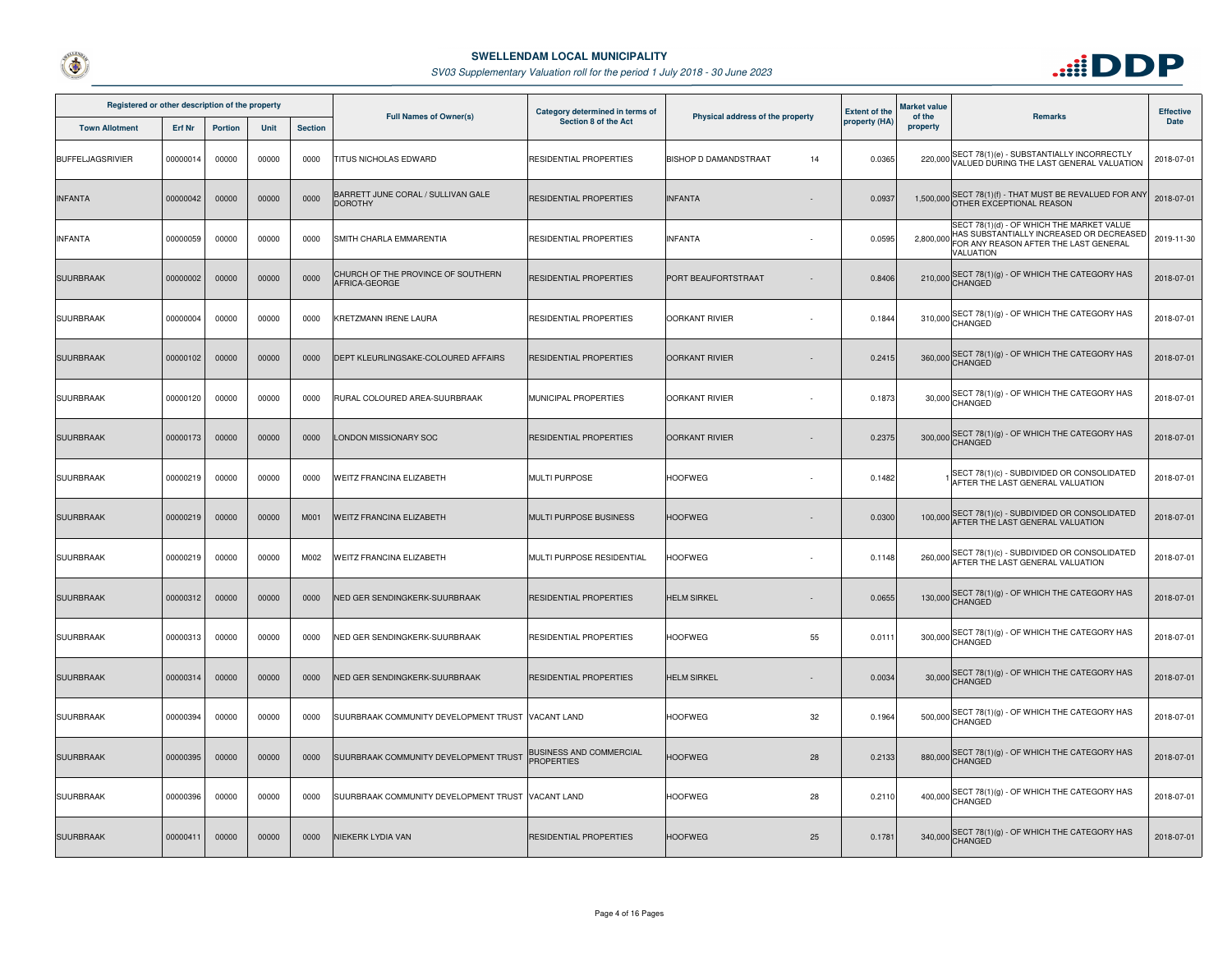



| Registered or other description of the property |          |                |             |                | <b>Full Names of Owner(s)</b>                                 | Category determined in terms of<br>Physical address of the property | <b>Extent of the</b>                | Market value<br>of the | <b>Remarks</b> | <b>Effective</b>                                                                     |            |
|-------------------------------------------------|----------|----------------|-------------|----------------|---------------------------------------------------------------|---------------------------------------------------------------------|-------------------------------------|------------------------|----------------|--------------------------------------------------------------------------------------|------------|
| <b>Town Allotment</b>                           | Erf Nr   | <b>Portion</b> | <b>Unit</b> | <b>Section</b> |                                                               | Section 8 of the Act                                                |                                     | property (HA)          | property       |                                                                                      | Date       |
| SUURBRAAK                                       | 00000412 | 00000          | 00000       | 0000           | MISSION OF ST MICHAEL & ALL ANGELS-<br>SUURBRAAK              | VACANT LAND                                                         | <b>HOOFWEG</b>                      | 0.1666                 |                | 310,000 SECT 78(1)(g) - OF WHICH THE CATEGORY HAS                                    | 2018-07-01 |
| <b>SUURBRAAK</b>                                | 00000490 | 00000          | 00000       | 0000           | RURAL COLOURED AREA-SUURBRAAK                                 | <b>RESIDENTIAL PROPERTIES</b>                                       | PERDEWAGTERSTRAAT<br>$\overline{2}$ | 0.1422                 |                | 260,000 SECT 78(1)(g) - OF WHICH THE CATEGORY HAS                                    | 2018-07-01 |
| <b>SUURBRAAK</b>                                | 00000611 | 00000          | 00000       | 0000           | DEPT KLEURLINGSAKE-COLOURED AFFAIRS                           | <b>RESIDENTIAL PROPERTIES</b>                                       | RIETKUIL                            | 2.3146                 |                | 380,000 SECT 78(1)(g) - OF WHICH THE CATEGORY HAS                                    | 2018-07-01 |
| <b>SUURBRAAK</b>                                | 00000634 | 00000          | 00000       | 0000           | LEEDALE PROP INV PTY LTD                                      | <b>AGRICULTURAL PROPERTIES</b>                                      | RIETKUIL                            | 2.4261                 | 500,000        | SECT 78(1)(c) - SUBDIVIDED OR CONSOLIDATED<br>AFTER THE LAST GENERAL VALUATION       | 2019-10-14 |
| <b>SUURBRAAK</b>                                | 00000827 | 00000          | 00000       | 0000           | MUN SWELLENDAM / PLAASLIKE<br>OORGANGSRAAD-SUURBRAAK          | MUNICIPAL PROPERTIES                                                | PROTEAWEG<br>43                     | 0.0431                 |                | 13,000 SECT 78(1)(g) - OF WHICH THE CATEGORY HAS                                     | 2018-07-01 |
| <b>SUURBRAAK</b>                                | 00000850 | 00000          | 00000       | 0000           | SOUTH AFRICAN NATIONAL ROADS AGENCY SOC PUBLIC SERVICE<br>TD. | <b>INFRASTRUCTURE</b>                                               |                                     | 0.0129                 |                | 1,000 SECT 78(1)(c) - SUBDIVIDED OR CONSOLIDATED<br>AFTER THE LAST GENERAL VALUATION | 2019-10-14 |
| <b>SUURBRAAK</b>                                | 00000887 | 00000          | 00000       | 0000           | MULLER GEORGE JACOBUS / MULLER SUSIE                          | <b>RESIDENTIAL PROPERTIES</b>                                       | CUPIDOSTRAAT<br>$\overline{1}$      | 0.0660                 |                | 160,000 SECT 78(1)(g) - OF WHICH THE CATEGORY HAS                                    | 2018-07-01 |
| <b>SUURBRAAK</b>                                | 00000906 | 00000          | 00000       | 0000           | MUN SWELLENDAM                                                | <b>RESIDENTIAL PROPERTIES</b>                                       | LOUWSTRAAT                          | 0.1012                 |                | 250,000 SECT 78(1)(g) - OF WHICH THE CATEGORY HAS                                    | 2018-07-01 |
| <b>SUURBRAAK</b>                                | 00000909 | 00000          | 00000       | 0000           | MUN SWELLENDAM                                                | <b>RESIDENTIAL PROPERTIES</b>                                       | MARAISSTRAAT                        | 0.0976                 |                | 250,000 SECT 78(1)(g) - OF WHICH THE CATEGORY HAS                                    | 2018-07-01 |
| <b>SUURBRAAK</b>                                | 00000929 | 00000          | 00000       | 0000           | MUN SWELLENDAM                                                | <b>RESIDENTIAL PROPERTIES</b>                                       | 12<br>PRETORIUSSTRAAT               | 0.0918                 |                | 120,000 SECT 78(1)(g) - OF WHICH THE CATEGORY HAS                                    | 2018-07-01 |
| <b>SUURBRAAK</b>                                | 00000930 | 00000          | 00000       | 0000           | VENT CAROLINA VAN DER                                         | <b>RESIDENTIAL PROPERTIES</b>                                       | PRETORIUSSTRAAT<br>14               | 0.0835                 |                | 110,000 SECT 78(1)(g) - OF WHICH THE CATEGORY HAS                                    | 2018-07-01 |
| <b>SUURBRAAK</b>                                | 00000937 | 00000          | 00000       | 0000           | MUN SWELLENDAM                                                | <b>RESIDENTIAL PROPERTIES</b>                                       | ARENDSESTRAAT<br>$\overline{4}$     | 0.0963                 |                | 240,000 SECT 78(1)(g) - OF WHICH THE CATEGORY HAS                                    | 2018-07-01 |
| <b>SUURBRAAK</b>                                | 00000943 | 00000          | 00000       | 0000           | MUN SWELLENDAM                                                | MUNICIPAL PROPERTIES                                                | 22<br><b>HENDRICK SIRKEL</b>        | 0.1505                 |                | 380,000 SECT 78(1)(g) - OF WHICH THE CATEGORY HAS                                    | 2018-07-01 |
| <b>SUURBRAAK</b>                                | 00000944 | 00000          | 00000       | 0000           | <b>MUN SWELLENDAM</b>                                         | MUNICIPAL PROPERTIES                                                | <b>WESSELSSTRAAT</b><br>20          | 0.1289                 |                | 1,000 SECT 78(1)(g) - OF WHICH THE CATEGORY HAS                                      | 2018-07-01 |
| <b>SUURBRAAK</b>                                | 00000953 | 00000          | 00000       | 0000           | MUN SWELLENDAM                                                | <b>RESIDENTIAL PROPERTIES</b>                                       | WESSELSSTRAAT                       | 0.0664                 |                | 170,000 SECT 78(1)(g) - OF WHICH THE CATEGORY HAS                                    | 2018-07-01 |
| <b>SUURBRAAK</b>                                | 00000954 | 00000          | 00000       | 0000           | MUN SWELLENDAM                                                | <b>RESIDENTIAL PROPERTIES</b>                                       | WESSELSSTRAAT                       | 0.0557                 |                | 80,000 SECT 78(1)(g) - OF WHICH THE CATEGORY HAS                                     | 2018-07-01 |
| <b>SUURBRAAK</b>                                | 00000958 | 00000          | 00000       | 0000           | MUN SWELLENDAM                                                | RESIDENTIAL PROPERTIES                                              | <b>HENDRICK SIRKEL</b><br>12        | 0.1115                 |                | 140,000 SECT 78(1)(g) - OF WHICH THE CATEGORY HAS                                    | 2018-07-01 |
| <b>SUURBRAAK</b>                                | 00000964 | 00000          | 00000       | 0000           | <b>MUN SWELLENDAM</b>                                         | <b>RESIDENTIAL PROPERTIES</b>                                       | WESSELSSTRAAT                       | 0.0757                 |                | 190,000 SECT 78(1)(g) - OF WHICH THE CATEGORY HAS                                    | 2018-07-01 |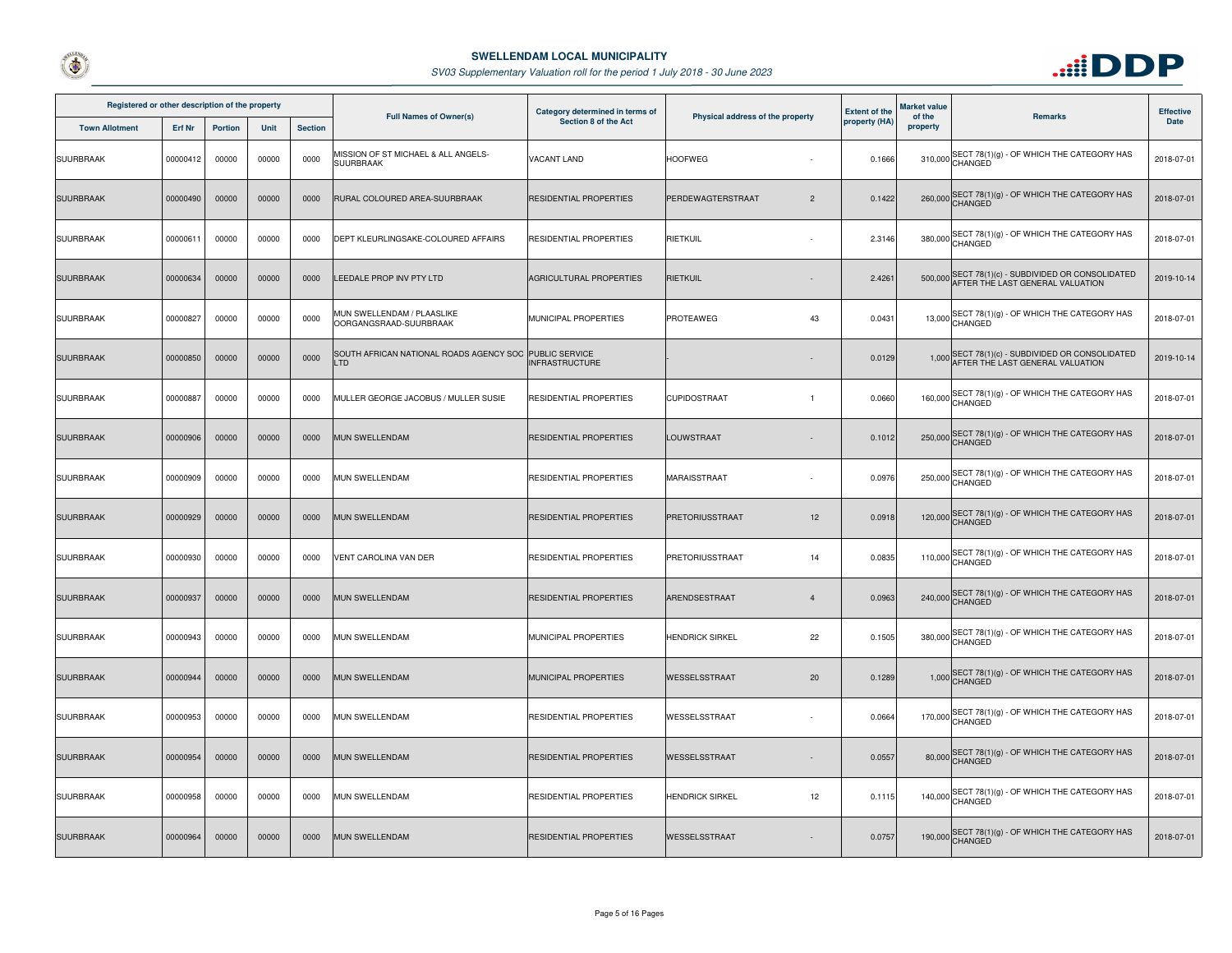



| Registered or other description of the property |               |                |       |                | <b>Full Names of Owner(s)</b>                                        | Category determined in terms of |                                          | <b>Extent of the</b> | Market value       |                                                                                       | <b>Effective</b> |
|-------------------------------------------------|---------------|----------------|-------|----------------|----------------------------------------------------------------------|---------------------------------|------------------------------------------|----------------------|--------------------|---------------------------------------------------------------------------------------|------------------|
| <b>Town Allotment</b>                           | <b>Erf Nr</b> | <b>Portion</b> | Unit  | <b>Section</b> |                                                                      | Section 8 of the Act            | Physical address of the property         | property (HA)        | of the<br>property | <b>Remarks</b>                                                                        | <b>Date</b>      |
| SUURBRAAK                                       | 00000969      | 00000          | 00000 | 0000           | MUN SWELLENDAM                                                       | RESIDENTIAL PROPERTIES          | <b>HENDRICK SIRKEL</b><br>$5^{\circ}$    | 0.1056               |                    | 260,000 SECT 78(1)(g) - OF WHICH THE CATEGORY HAS                                     | 2018-07-01       |
| <b>SUURBRAAK</b>                                | 0000097       | 00000          | 00000 | 0000           | MUN SWELLENDAM                                                       | RESIDENTIAL PROPERTIES          | <b>HENDRICK SIRKEL</b><br>$\overline{1}$ | 0.0828               |                    | 100,000 SECT 78(1)(g) - OF WHICH THE CATEGORY HAS                                     | 2018-07-01       |
| SUURBRAAK                                       | 00000974      | 00000          | 00000 | 0000           | <b>MUN SWELLENDAM</b>                                                | RESIDENTIAL PROPERTIES          | <b>HENDRICK SIRKEL</b><br>8              | 0.1493               |                    | 380,000 SECT 78(1)(g) - OF WHICH THE CATEGORY HAS                                     | 2018-07-01       |
| <b>SUURBRAAK</b>                                | 00000976      | 00000          | 00000 | 0000           | MUN SWELLENDAM                                                       | RESIDENTIAL PROPERTIES          | <b>HENDRICK SIRKEL</b><br>$\overline{4}$ | 0.2090               |                    | 530,000 SECT 78(1)(g) - OF WHICH THE CATEGORY HAS                                     | 2018-07-01       |
| SUURBRAAK                                       | 00000978      | 00000          | 00000 | 0000           | MUN SWELLENDAM                                                       | RESIDENTIAL PROPERTIES          | WESSELSSTRAAT                            | 0.1877               |                    | 480,000 SECT 78(1)(g) - OF WHICH THE CATEGORY HAS                                     | 2018-07-01       |
| <b>SUURBRAAK</b>                                | 00000982      | 00000          | 00000 | 0000           | <b>MUN SWELLENDAM</b>                                                | <b>RESIDENTIAL PROPERTIES</b>   | <b>MARAISSTRAAT</b><br>$\overline{1}$    | 0.1341               |                    | 340,000 SECT 78(1)(g) - OF WHICH THE CATEGORY HAS                                     | 2018-07-01       |
| <b>SUURBRAAK</b>                                | 00000987      | 00000          | 00000 | 0000           | MUN SWELLENDAM                                                       | RESIDENTIAL PROPERTIES          | MUN SUURBRAAK<br>43                      | 0.1040               |                    | 260,000 SECT 78(1)(g) - OF WHICH THE CATEGORY HAS                                     | 2018-07-01       |
| <b>SUURBRAAK</b>                                | 00000998      | 00000          | 00000 | 0000           | MUN SWELLENDAM                                                       | RESIDENTIAL PROPERTIES          | MUN SUURBRAAK<br>21                      | 0.1128               |                    | 140,000 SECT 78(1)(g) - OF WHICH THE CATEGORY HAS                                     | 2018-07-01       |
| <b>SUURBRAAK</b>                                | 00001002      | 00000          | 00000 | 0000           | <b>MUN SWELLENDAM</b>                                                | <b>RESIDENTIAL PROPERTIES</b>   | MUN SUURBRAAK<br>15                      | 0.0876               |                    | SECT 78(1)(g) - OF WHICH THE CATEGORY HAS<br>$230,000$ CHANGED                        | 2018-07-01       |
| <b>SUURBRAAK</b>                                | 00001004      | 00000          | 00000 | 0000           | MUN SWELLENDAM                                                       | MUNICIPAL PROPERTIES            | <b>MUN SUURBRAAK</b><br>11               | 0.1045               | 110,000            | SECT 78(1)(e) - SUBSTANTIALLY INCORRECTLY<br>VALUED DURING THE LAST GENERAL VALUATION | 2018-07-01       |
| <b>SUURBRAAK</b>                                | 00001005      | 00000          | 00000 | 0000           | MUN SWELLENDAM                                                       | RESIDENTIAL PROPERTIES          | PORT BEAUFORTSTRAAT<br>9                 | 0.0929               |                    | 240,000 SECT 78(1)(g) - OF WHICH THE CATEGORY HAS                                     | 2018-07-01       |
| <b>SUURBRAAK</b>                                | 00001009      | 00000          | 00000 | 0000           | <b>MUN SWELLENDAM</b>                                                | RESIDENTIAL PROPERTIES          | ARENDSESTRAAT<br>3                       | 0.0685               |                    | 90,000 SECT 78(1)(g) - OF WHICH THE CATEGORY HAS<br>CHANGED                           | 2018-07-01       |
| <b>SUURBRAAK</b>                                | 00001059      | 00000          | 00000 | 0000           | BESTUURSRAAD VAN DIE LANDELIKE GEBIED-<br>SUURBRAAK / MUN SWELLENDAM | RESIDENTIAL PROPERTIES          | PERDEWAGTERSTRAAT<br>18                  | 0.0902               |                    | 230,000 SECT 78(1)(g) - OF WHICH THE CATEGORY HAS                                     | 2018-07-01       |
| <b>SUURBRAAK</b>                                | 00001060      | 00000          | 00000 | 0000           | FRANCHIES JOHN MATHEWS                                               | RESIDENTIAL PROPERTIES          | 16<br>PERDEWAGTERSTRAAT                  | 0.0968               |                    | 240,000 SECT 78(1)(g) - OF WHICH THE CATEGORY HAS                                     | 2018-07-01       |
| <b>SUURBRAAK</b>                                | 00001063      | 00000          | 00000 | 0000           | MUN SWELLENDAM / BESTUURSRAAD VAN DIE<br>LANDELIKE GEBIED-SUURBRAAK  | MUNICIPAL PROPERTIES            | PERDEWAGTERSTRAAT<br>6                   | 0.0691               |                    | 220,000 SECT 78(1)(g) - OF WHICH THE CATEGORY HAS                                     | 2018-07-01       |
| <b>SUURBRAAK</b>                                | 00001073      | 00000          | 00000 | 0000           | MUN SWELLENDAM / BESTUURSRAAD VAN DIE<br>LANDELIKE GEBIED-SUURBRAAK  | MUNICIPAL PROPERTIES            | <b>LEWIES BOESSTRAAT</b><br>8            | 0.0647               |                    | 200,000 SECT 78(1)(g) - OF WHICH THE CATEGORY HAS                                     | 2018-07-01       |
| SUURBRAAK                                       | 00001077      | 00000          | 00000 | 0000           | BESTUURSRAAD VAN DIE LANDELIKE GEBIED-<br>SUURBRAAK / MUN SWELLENDAM | MUNICIPAL PROPERTIES            | PERDEWAGTERSTRAAT<br>11                  | 0.0700               |                    | 230,000 SECT 78(1)(g) - OF WHICH THE CATEGORY HAS                                     | 2018-07-01       |
| <b>SUURBRAAK</b>                                | 00001081      | 00000          | 00000 | 0000           | BESTUURSRAAD VAN DIE LANDELIKE GEBIED-<br>SUURBRAAK / MUN SWELLENDAM | MUNICIPAL PROPERTIES            | <b>LEWIES BOESSTRAAT</b><br>17           | 0.0679               |                    | 220,000 SECT 78(1)(g) - OF WHICH THE CATEGORY HAS                                     | 2018-07-01       |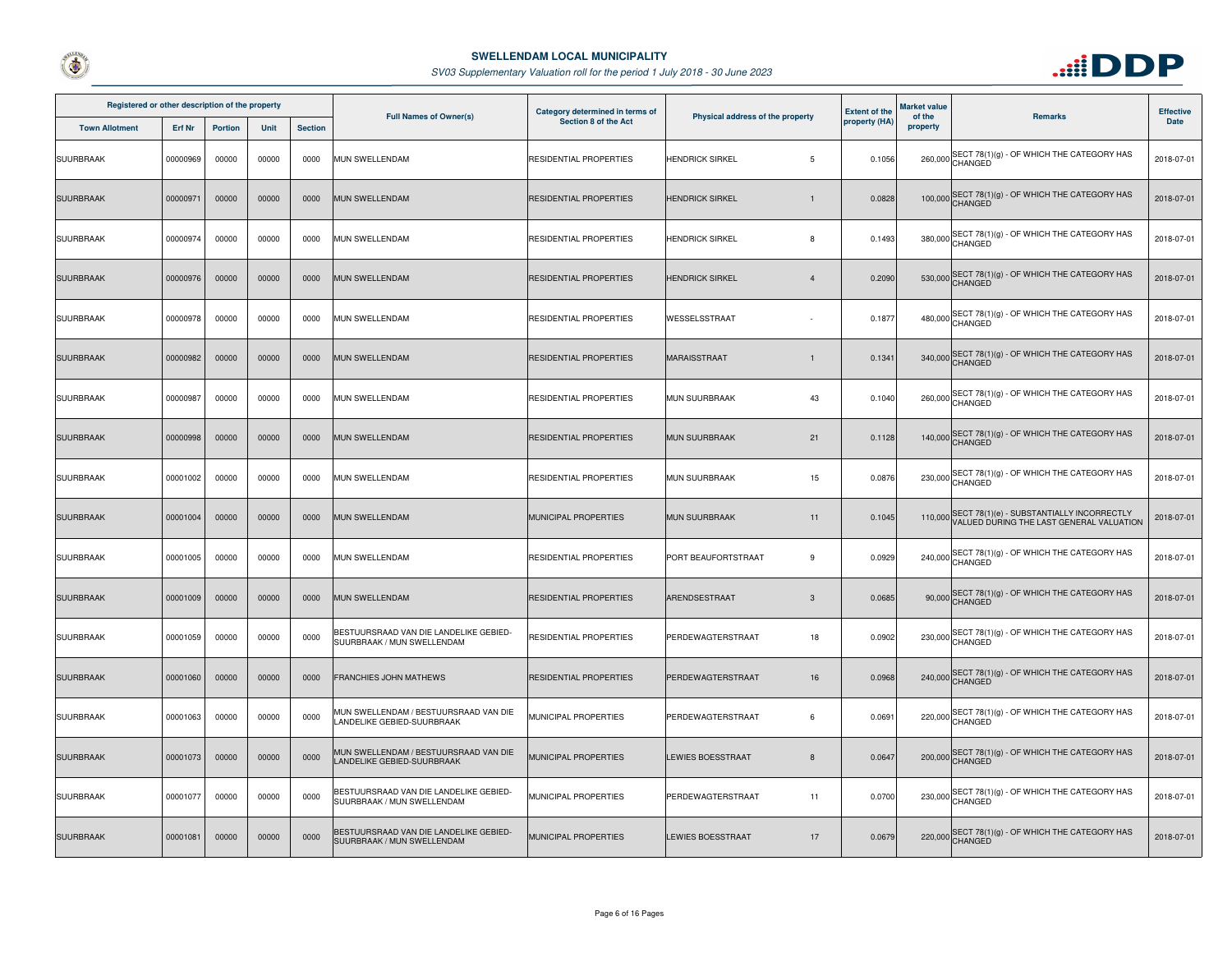



| Registered or other description of the property |               |                |       |                | <b>Full Names of Owner(s)</b>                                        | Category determined in terms of                |                                            | <b>Extent of the</b> | <b>Market value</b> |                                                                                                              | <b>Effective</b> |
|-------------------------------------------------|---------------|----------------|-------|----------------|----------------------------------------------------------------------|------------------------------------------------|--------------------------------------------|----------------------|---------------------|--------------------------------------------------------------------------------------------------------------|------------------|
| <b>Town Allotment</b>                           | <b>Erf Nr</b> | <b>Portion</b> | Unit  | <b>Section</b> |                                                                      | Section 8 of the Act                           | Physical address of the property           | property (HA)        | of the<br>property  | <b>Remarks</b>                                                                                               | <b>Date</b>      |
| <b>SUURBRAAK</b>                                | 00001082      | 00000          | 00000 | 0000           | BESTUURSRAAD VAN DIE LANDELIKE GEBIED-<br>SUURBRAAK / MUN SWELLENDAM | MUNICIPAL PROPERTIES                           | <b>MUN SUURBRAAK</b><br>19                 | 0.0617               |                     | 70,000 SECT 78(1)(e) - SUBSTANTIALLY INCORRECTLY<br>VALUED DURING THE LAST GENERAL VALUATION                 | 2018-07-01       |
| <b>SUURBRAAK</b>                                | 00001086      | 00000          | 00000 | 0000           | EVERTSON MARQUEST DELVIN / EVERTSON<br><b>NICOLENE ELIZABETH</b>     | MUNICIPAL PROPERTIES                           | 27<br>PERDEWAGTERSTRAAT                    | 0.1076               |                     | 280,000 SECT 78(1)(g) - OF WHICH THE CATEGORY HAS                                                            | 2018-07-01       |
| <b>SUURBRAAK</b>                                | 00001106      | 00000          | 00000 | 0000           | BESTUURSRAAD VAN DIE LANDELIKE GEBIED-<br>SUURBRAAK / MUN SWELLENDAM | RESIDENTIAL PROPERTIES                         | <b>LEWIES BOESSTRAAT</b><br>$\overline{1}$ | 0.1241               |                     | SECT 78(1)(g) - OF WHICH THE CATEGORY HAS<br>390,000 CHANGED                                                 | 2018-07-01       |
| <b>SUURBRAAK</b>                                | 00001160      | 00000          | 00000 | 0000           | PLAASLIKE OORGANGSRAAD-SUURBRAAK / MUN<br>SWELLENDAM                 | MUNICIPAL PROPERTIES                           | <b>MUN SUURBRAAK</b>                       | 0.0720               |                     | 90,000 SECT 78(1)(e) - SUBSTANTIALLY INCORRECTLY<br>VALUED DURING THE LAST GENERAL VALUATION                 | 2018-07-01       |
| SUURBRAAK                                       | 00001168      | 00000          | 00000 | 0000           | MUN SWELLENDAM / PLAASLIKE<br>OORGANGSRAAD-SUURBRAAK                 | <b>RESIDENTIAL PROPERTIES</b>                  | <b>MUN SUURBRAAK</b>                       | 0.0676               |                     | 90,000 SECT 78(1)(g) - OF WHICH THE CATEGORY HAS                                                             | 2018-07-01       |
| <b>SWELLENDAM</b>                               | 00000001      | 00000          | 00000 | 0000           | <b>MUN SWELLENDAM</b>                                                | <b>MULTI PURPOSE</b>                           | <b>MEENT</b>                               | 0.0000               |                     | SECT 78(1)(c) - SUBDIVIDED OR CONSOLIDATED<br>AFTER THE LAST GENERAL VALUATION                               | 2019-05-15       |
| SWELLENDAM                                      | 00000001      | 00000          | 00000 | M001           | MUN SWELLENDAM                                                       | MUNICIPAL PROPERTIES                           | <b>MEENT</b>                               | 435.7297             |                     | 2,200,000 SECT 78(1)(c) - SUBDIVIDED OR CONSOLIDATED<br>AFTER THE LAST GENERAL VALUATION                     | 2019-05-15       |
| <b>SWELLENDAM</b>                               | 00000023      | 00000          | 00000 | 0000           | REPUBLIEK VAN SUID-AFRIKA                                            | <b>PROTECTED AREAS</b>                         | <b>BONTEBOKPARK</b>                        | 949.9770             |                     | 5,700,000 SECT 78(1)(g) - OF WHICH THE CATEGORY HAS                                                          | 2018-07-01       |
| SWELLENDAM                                      | 00000044      | 00000          | 00000 | 0000           | J J STREICHER SAAGMEULE PTY LTD                                      | VACANT LAND                                    | <b>MYBURGHSTRAAT</b>                       | 0.0881               |                     | SECT 78(1)(g) - OF WHICH THE CATEGORY HAS<br>$200,000$ <sup>SL</sup>                                         | 2018-07-01       |
| <b>SWELLENDAM</b>                               | 00000088      | 00000          | 00000 | 0000           | TREU CLIVE CORNELIUS                                                 | <b>VACANT LAND</b>                             | THEUNISSENSTRAAT                           | 0.0745               |                     | SECT 78(1)(c) - SUBDIVIDED OR CONSOLIDATED<br>10,000 AFTER THE LAST GENERAL VALUATION                        | 2018-07-01       |
| SWELLENDAM                                      | 00000094      | 00000          | 00000 | 0000           | <b>WILLIAMS BRAIN RAZARK</b>                                         | RESIDENTIAL PROPERTIES                         | SIEGELAARSTRAAT<br>42                      | 0.0744               |                     | 210,000 SECT 78(1)(c) - SUBDIVIDED OR CONSOLIDATED<br>AFTER THE LAST GENERAL VALUATION                       | 2018-07-01       |
| <b>SWELLENDAM</b>                               | 00000147      | 00000          | 00000 | 0000           | <b>TRANSNET LTD</b>                                                  | AGRICULTURAL PROPERTIES                        | <b>STASIESTRAAT</b>                        | 2.2926               |                     | 11,500 SECT 78(1)(g) - OF WHICH THE CATEGORY HAS                                                             | 2018-07-01       |
| SWELLENDAM                                      | 00000161      | 00000          | 00000 | 0000           | MUN SWELLENDAM                                                       | <b>CROSS REFERENCE</b>                         | <b>VOORTREK STRATA</b>                     | 10.4798              |                     | SECT 78(1)(c) - SUBDIVIDED OR CONSOLIDATED<br>AFTER THE LAST GENERAL VALUATION                               | 2019-02-11       |
| <b>SWELLENDAM</b>                               | 00000165      | 00000          | 00000 | 0000           | MATTHYSEN PETER EDGAR / MATTHYSEN HENRY<br><b>FREDERICK</b>          | <b>RESIDENTIAL PROPERTIES</b>                  | <b>COOPERSTRAAT</b><br>72                  | 1.1707               |                     | SECT 78(1)(d) - OF WHICH THE MARKET VALUE<br>1,100,000 HAS SUBSTANTIALLY INCREASED OR DECREASED<br>VALUATION | 2019-06-05       |
| SWELLENDAM                                      | 00000188      | 00000          | 00000 | 0000           | MUN SWELLENDAM                                                       | PUBLIC SERVICE<br><b>INFRASTRUCTURE</b>        | VOORTREKSTRAAT                             | 1.7991               |                     | 2,000 SECT 78(1)(c) - SUBDIVIDED OR CONSOLIDATED<br>AFTER THE LAST GENERAL VALUATION                         | 2019-06-18       |
| <b>SWELLENDAM</b>                               | 00000212      | 00000          | 00000 | 0000           | SOUTH AFRICAN NATIONAL ROADS AGENCY SO<br>C LTD                      | <b>PUBLIC SERVICE</b><br><b>INFRASTRUCTURE</b> | <b>VOORTREKSTRAAT</b>                      | 0.1867               |                     | $1,000$ SECT 78(1)(g) - OF WHICH THE CATEGORY HAS                                                            | 2019-02-17       |
| SWELLENDAM                                      | 00000221      | 00000          | 00000 | 0000           | SOUTH AFRICAN NATIONAL ROADS AGENCY SO<br>C LTD                      | PUBLIC SERVICE<br><b>INFRASTRUCTURE</b>        | <b>VOORTREKSTRAAT</b>                      | 0.0773               |                     | SECT 78(1)(g) - OF WHICH THE CATEGORY HAS<br>$1,000$ CHANGED                                                 | 2018-11-17       |
| SWELLENDAM                                      | 00000223      | 00000          | 00000 | 0000           | SOUTH AFRICAN NATIONAL ROADS AGENCY SO<br>C LTD                      | <b>PUBLIC SERVICE</b><br><b>INFRASTRUCTURE</b> | <b>VOORTREKSTRAAT</b>                      | 0.1557               |                     | 1,000 SECT 78(1)(g) - OF WHICH THE CATEGORY HAS                                                              | 2018-11-17       |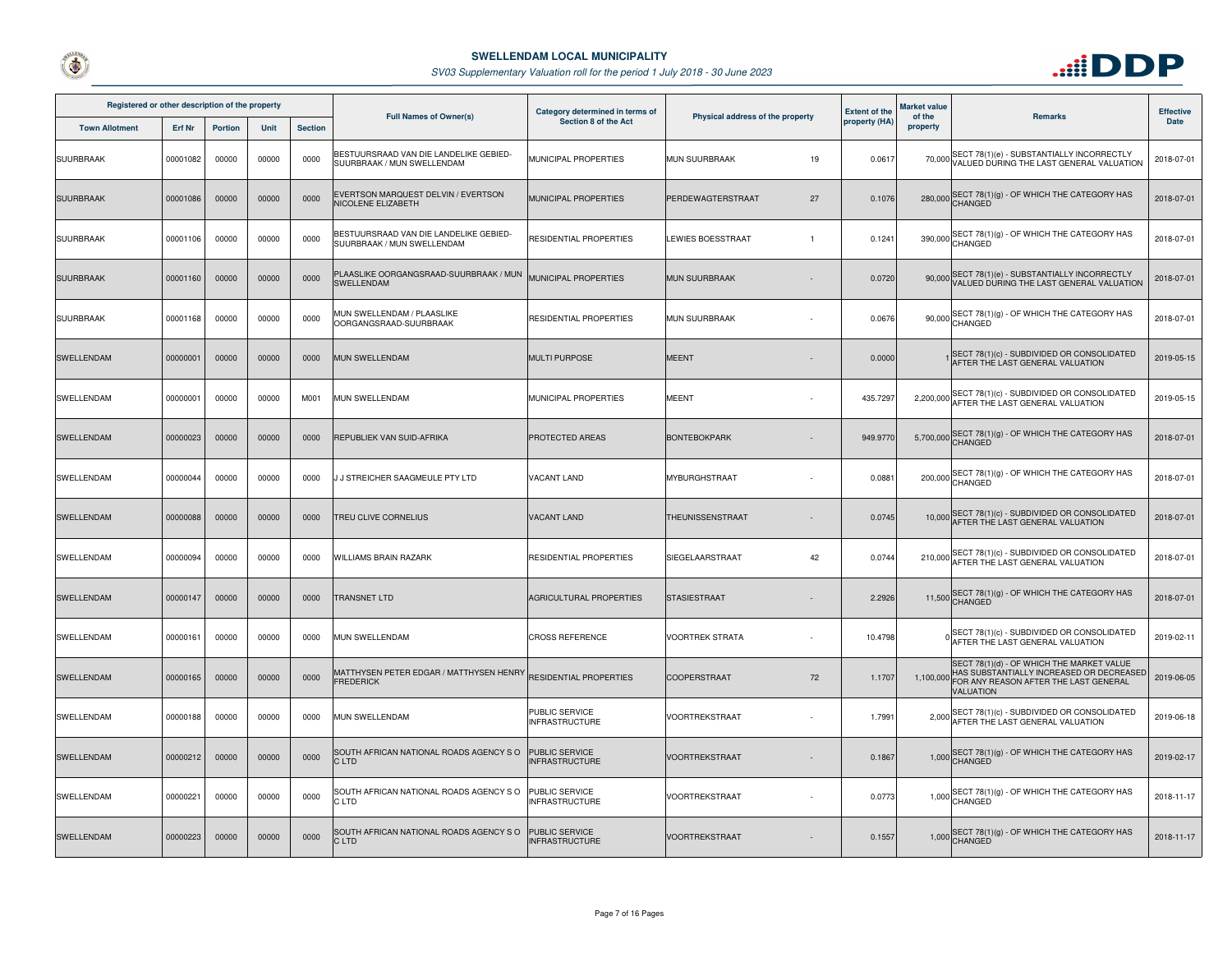



| Registered or other description of the property |          |                |       |                | <b>Full Names of Owner(s)</b>                                   | Category determined in terms of             | Physical address of the property     | <b>Extent of the</b> | Market value<br>of the | <b>Remarks</b>                                                                         | <b>Effective</b> |
|-------------------------------------------------|----------|----------------|-------|----------------|-----------------------------------------------------------------|---------------------------------------------|--------------------------------------|----------------------|------------------------|----------------------------------------------------------------------------------------|------------------|
| <b>Town Allotment</b>                           | Erf Nr   | <b>Portion</b> | Unit  | <b>Section</b> |                                                                 | Section 8 of the Act                        |                                      | property (HA)        | property               |                                                                                        | Date             |
| SWELLENDAM                                      | 00000232 | 00000          | 00000 | 0000           | SOUTH AFRICAN NATIONAL ROADS AGENCY SO<br>C LTD.                | PUBLIC SERVICE<br><b>INFRASTRUCTURE</b>     | VOORTREKSTRAAT                       | 0.2507               |                        | $1,000$ SECT 78(1)(g) - OF WHICH THE CATEGORY HAS<br>CHANGED                           | 2018-11-17       |
| SWELLENDAM                                      | 00000267 | 00000          | 00000 | 0000           | AGRICULTURAL SOC-SWELLENDAM                                     | <b>VACANT LAND</b>                          | <b>VOORTREKSTRAAT</b>                | 0.1463               |                        | 300,000 SECT 78(1)(f) - THAT MUST BE REVALUED FOR AN'<br>OTHER EXCEPTIONAL REASON      | 2018-07-01       |
| SWELLENDAM                                      | 00000270 | 00000          | 00000 | 0000           | <b>BUIRSKI JOSEPH</b>                                           | MUNICIPAL PROPERTIES                        | SOMERSETSTRAAT                       | 0.6225               |                        | 250,000 SECT 78(1)(g) - OF WHICH THE CATEGORY HAS                                      | 2018-07-01       |
| <b>SWELLENDAM</b>                               | 00000305 | 00000          | 00000 | 0000           | ODENDAAL CATHARINA CORNELIA                                     | PRIVATE ROAD                                | LOUISE/ODENDAAL STRAAT               | 3.1070               |                        | 1,000 SECT 78(1)(a) - INCORRECTLY OMITTED FROM THE<br>VALUATION ROLL                   | 2018-07-01       |
| SWELLENDAM                                      | 00000505 | 00000          | 00000 | 0000           | M J KOCH TRUST                                                  | VACANT LAND                                 | VOORTREKSTRAAT<br>130                | 0.1683               |                        | 500,000 SECT 78(1)(g) - OF WHICH THE CATEGORY HAS                                      | 2018-07-01       |
| SWELLENDAM                                      | 00000685 | 00000          | 00000 | 0000           | <b>TALJAARD ITHA / CHILD KINGSLEY PETER</b>                     | <b>CROSS REFERENCE</b>                      | <b>BERGSIGLAAN</b><br>$\overline{7}$ | 0.2946               |                        | 0 SECT 78(1)(c) - SUBDIVIDED OR CONSOLIDATED<br>AFTER THE LAST GENERAL VALUATION       | 2019-06-05       |
| SWELLENDAM                                      | 00000871 | 00000          | 00000 | 0000           | CHURCH OF THE PROVINCE OF SOUTHERN<br>AFRICA-CAPE TOWN          | RESIDENTIAL PROPERTIES                      | ANDREW WHYTESTRAAT<br>26             | 0.1759               |                        | 1,270,000 SECT 78(1)(g) - OF WHICH THE CATEGORY HAS                                    | 2018-07-01       |
| <b>SWELLENDAM</b>                               | 00001043 | 00000          | 00000 | 0000           | NATIONAL GOVERNMENT OF REPUBLIC OF<br>SOUTH AFRICA              | <b>VACANT LAND</b>                          | <b>TRICHARDSTRAAT</b>                | 0.0825               |                        | 350,000 SECT 78(1)(g) - OF WHICH THE CATEGORY HAS                                      | 2018-07-01       |
| SWELLENDAM                                      | 00001083 | 00000          | 00000 | 0000           | REPUBLIEK VAN SUID-AFRIKA                                       | <b>VACANT LAND</b>                          | VOORTREKSTRAAT                       | 0.1358               |                        | SECT 78(1)(g) - OF WHICH THE CATEGORY HAS<br>$500,000$ <sup>SL</sup>                   | 2018-07-01       |
| <b>SWELLENDAM</b>                               | 00001147 | 00000          | 00000 | 0000           | FIRST NAT BANK HOLDINGS LTD                                     | <b>RESIDENTIAL PROPERTIES</b>               | <b>KEEROMSTRAAT</b><br>$\mathbf{A}$  | 0.0793               |                        | SECT 78(1)(g) - OF WHICH THE CATEGORY HAS<br>930,000 CHANGED                           | 2019-02-28       |
| SWELLENDAM                                      | 00001187 | 00000          | 00000 | 0000           | DROSTDY MUSEUM                                                  | PUBLIC BENEFIT ORGANIZATIONS IDROSTDYSTRAAT | $\overline{2}$                       | 1.3029               |                        | $5,400,000$ SECT 78(1)(g) - OF WHICH THE CATEGORY HAS                                  | 2018-07-01       |
| <b>SWELLENDAM</b>                               | 00001237 | 00000          | 00000 | 0000           | PIENAAR DEWALD / PIENAAR MARIA MAGDALENA RESIDENTIAL PROPERTIES |                                             | MURRAYSTRAAT<br>5                    | 0.1487               |                        | 770,000 SECT 78(1)(c) - SUBDIVIDED OR CONSOLIDATED<br>AFTER THE LAST GENERAL VALUATION | 2019-08-20       |
| SWELLENDAM                                      | 00001307 | 00000          | 00000 | 0000           | STAPELBERG WILLEM JOHANNES                                      | MUNICIPAL PROPERTIES                        |                                      | 1.4558               |                        | $1,000$ SECT 78(1)(g) - OF WHICH THE CATEGORY HAS                                      | 2018-07-01       |
| <b>SWELLENDAM</b>                               | 00001366 | 00000          | 00000 | 0000           | DAVIDS UBAIDULLAH                                               | <b>RESIDENTIAL PROPERTIES</b>               | <b>BUITEKANTSTRAAT</b><br>9          | 0.1031               | 900,000                | SECT 78(1)(c) - SUBDIVIDED OR CONSOLIDATED<br>AFTER THE LAST GENERAL VALUATION         | 2019-07-25       |
| SWELLENDAM                                      | 00001369 | 00000          | 00000 | 0000           | POTGIETER CHARLOTTE / WINTER MARTIN DE                          | <b>CROSS REFERENCE</b>                      | <b>BUITEKANTSTRAAT</b><br>11         | 0.0485               |                        | 0 SECT 78(1)(c) - SUBDIVIDED OR CONSOLIDATED<br>AFTER THE LAST GENERAL VALUATION       | 2019-07-25       |
| SWELLENDAM                                      | 00001412 | 00000          | 00000 | 0000           | WHITE LYAL GRANT                                                | <b>VACANT LAND</b>                          | VAN RHYNEVELDSTRAAT                  | 0.1500               |                        | SECT 78(1)(c) - SUBDIVIDED OR CONSOLIDATED<br>350,000 AFTER THE LAST GENERAL VALUATION | 2019-06-05       |
| SWELLENDAM                                      | 00001448 | 00000          | 00000 | 0000           | BARRY ALFRED JOHN                                               | MUNICIPAL PROPERTIES                        |                                      | 0.0427               |                        | 1,000 SECT 78(1)(g) - OF WHICH THE CATEGORY HAS                                        | 2018-07-01       |
| <b>SWELLENDAM</b>                               | 00001641 | 00000          | 00000 | 0000           | ZYL HENDRIKA MALAN VAN B-E                                      | RESIDENTIAL PROPERTIES                      |                                      | 0.8565               |                        | 650,000 SECT 78(1)(g) - OF WHICH THE CATEGORY HAS                                      | 2018-07-01       |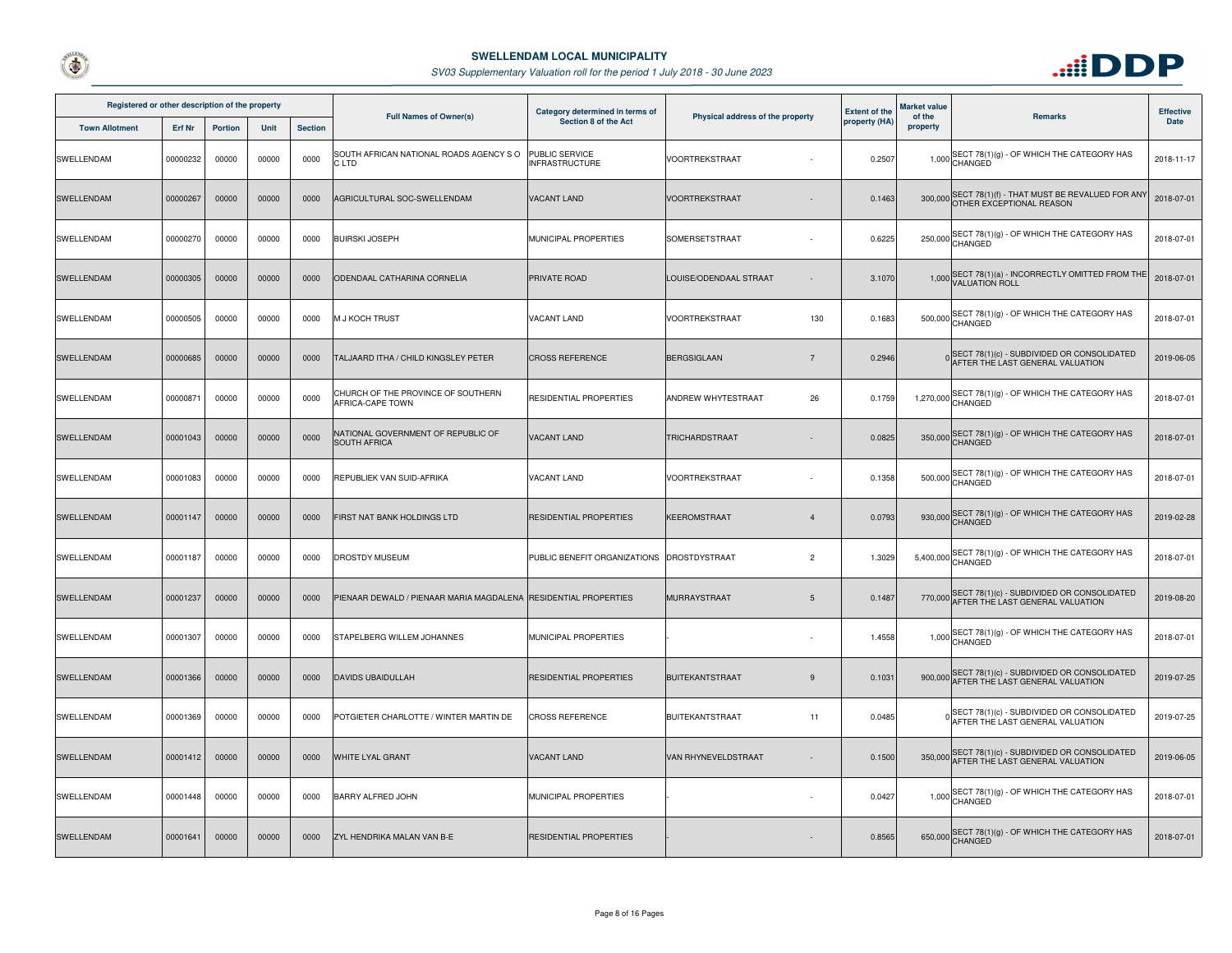



| Registered or other description of the property |               |                |       |                | <b>Full Names of Owner(s)</b>                          | Category determined in terms of         | Physical address of the property | <b>Extent of the</b> | <b>Market value</b><br>of the | <b>Remarks</b>                                                                        | <b>Effective</b> |
|-------------------------------------------------|---------------|----------------|-------|----------------|--------------------------------------------------------|-----------------------------------------|----------------------------------|----------------------|-------------------------------|---------------------------------------------------------------------------------------|------------------|
| <b>Town Allotment</b>                           | <b>Erf Nr</b> | <b>Portion</b> | Unit  | <b>Section</b> |                                                        | Section 8 of the Act                    |                                  | property (HA)        | property                      |                                                                                       | Date             |
| SWELLENDAM                                      | 00001663      | 00000          | 00000 | 0000           | <b>BRONN FRANKLIN ALFRED</b>                           | MUNICIPAL PROPERTIES                    |                                  | 1.8370               |                               | $1,000$ SECT 78(1)(g) - OF WHICH THE CATEGORY HAS<br>CHANGED                          | 2018-07-01       |
| SWELLENDAM                                      | 00001673      | 00000          | 00000 | 0000           | <b>TUINROETE KOOP LTD</b>                              | MUNICIPAL PROPERTIES                    |                                  | 0.0105               |                               | 1,000 SECT 78(1)(g) - OF WHICH THE CATEGORY HAS<br>CHANGED                            | 2018-07-01       |
| SWELLENDAM                                      | 00001850      | 00000          | 00000 | 0000           | NIEKERK BAREND VAN DYK VAN                             | MUNICIPAL PROPERTIES                    |                                  | 0.0551               |                               | 1,000 SECT 78(1)(g) - OF WHICH THE CATEGORY HAS<br>CHANGED                            | 2018-07-01       |
| SWELLENDAM                                      | 00001898      | 00000          | 00000 | 0000           | <b>ROSS FRANK</b>                                      | MUNICIPAL PROPERTIES                    |                                  | 0.0003               |                               | 100 SECT 78(1)(g) - OF WHICH THE CATEGORY HAS                                         | 2018-07-01       |
| SWELLENDAM                                      | 00001938      | 00000          | 00000 | 0000           | <b>DIEDERICKS WILLEM GABRIEL</b>                       | MUNICIPAL PROPERTIES                    |                                  | 0.0053               |                               | 1,000 SECT 78(1)(g) - OF WHICH THE CATEGORY HAS                                       | 2018-07-01       |
| SWELLENDAM                                      | 00001944      | 00000          | 00000 | 0000           | CHURCH OF THE PROVINCE OF SOUTHERN<br>AFRICA-CAPE TOWN | MUNICIPAL PROPERTIES                    |                                  | 0.0056               |                               | 1,000 SECT 78(1)(g) - OF WHICH THE CATEGORY HAS<br>CHANGED                            | 2018-07-01       |
| SWELLENDAM                                      | 00001959      | 00000          | 00000 | 0000           | STEYN JACOBUS ARNOLDUS                                 | MUNICIPAL PROPERTIES                    |                                  | 0.0621               |                               | $1,000$ SECT 78(1)(g) - OF WHICH THE CATEGORY HAS<br>CHANGED                          | 2018-07-01       |
| SWELLENDAM                                      | 00001960      | 00000          | 00000 | 0000           | KOK FREDERIK RYNHARD                                   | MUNICIPAL PROPERTIES                    |                                  | 0.0347               |                               | 1,000 SECT 78(1)(g) - OF WHICH THE CATEGORY HAS<br>CHANGED                            | 2018-07-01       |
| SWELLENDAM                                      | 00002006      | 00000          | 00000 | 0000           | <b>LEZMIN 2208 C C</b>                                 | RESIDENTIAL PROPERTIES                  | VOORTREKSTRAAT<br>179            | 0.1103               |                               | 500,000 SECT 78(1)(g) - OF WHICH THE CATEGORY HAS<br>CHANGED                          | 2018-07-01       |
| SWELLENDAM                                      | 00002011      | 00000          | 00000 | 0000           | <b>MISSING TRUST</b>                                   | MUNICIPAL PROPERTIES                    |                                  | 0.2217               |                               | 1,000 SECT 78(1)(g) - OF WHICH THE CATEGORY HAS<br>CHANGED                            | 2018-07-01       |
| SWELLENDAM                                      | 00002084      | 00000          | 00000 | 0000           | JEENA MOHANLAL VALA                                    | <b>VACANT LAND</b>                      | <b>BONTEBOKSTRAAT</b>            | 0.0238               |                               | 15,000 SECT 78(1)(c) - SUBDIVIDED OR CONSOLIDATED<br>AFTER THE LAST GENERAL VALUATION | 2018-07-01       |
| <b>SWELLENDAM</b>                               | 00002085      | 00000          | 00000 | 0000           | JEENA MOHANLAL VALA                                    | <b>VACANT LAND</b>                      | <b>BONTEBOKSTRAAT</b>            | 0.0238               |                               | 15,000 SECT 78(1)(c) - SUBDIVIDED OR CONSOLIDATED<br>AFTER THE LAST GENERAL VALUATION | 2018-07-01       |
| SWELLENDAM                                      | 00002096      | 00000          | 00000 | 0000           | MOSSIENES KLEUTERSKOOL                                 | <b>VACANT LAND</b>                      | NERINASTRAAT                     | 0.1467               |                               | 70,000 SECT 78(1)(c) - SUBDIVIDED OR CONSOLIDATED<br>AFTER THE LAST GENERAL VALUATION | 2018-07-01       |
| SWELLENDAM                                      | 00002107      | 00000          | 00000 | 0000           | <b>DIEDERICKS WILLEM GABRIEL</b>                       | MUNICIPAL PROPERTIES                    |                                  | 0.0000               |                               | 1,000 SECT 78(1)(g) - OF WHICH THE CATEGORY HAS                                       | 2018-07-01       |
| SWELLENDAM                                      | 00002108      | 00000          | 00000 | 0000           | SCHULTZ MARTHINUS JACOBUS                              | MUNICIPAL PROPERTIES                    |                                  | 0.0000               |                               | $1,000$ SECT 78(1)(g) - OF WHICH THE CATEGORY HAS                                     | 2018-07-01       |
| SWELLENDAM                                      | 00002109      | 00000          | 00000 | 0000           | ROSSOUW HESTER MAGDALENA                               | MUNICIPAL PROPERTIES                    |                                  | 0.0000               |                               | 1,000 SECT 78(1)(g) - OF WHICH THE CATEGORY HAS<br>CHANGED                            | 2018-07-01       |
| SWELLENDAM                                      | 00002111      | 00000          | 00000 | 0000           | GROENEWALD WESSEL WILLEM GELDENHUYS                    | PUBLIC SERVICE<br><b>INFRASTRUCTURE</b> | $\overline{\phantom{a}}$         | 0.0000               |                               | 1,000 SECT 78(1)(g) - OF WHICH THE CATEGORY HAS<br>CHANGED                            | 2018-07-01       |
| SWELLENDAM                                      | 00002163      | 00000          | 00000 | 0000           | ROMAN CATHOLIC CHURCH-OUDTSHOORN                       | RESIDENTIAL PROPERTIES                  | <b>VOORTREKSTRAAT</b>            | 2.4948               |                               | 750,000 SECT 78(1)(g) - OF WHICH THE CATEGORY HAS                                     | 2018-07-01       |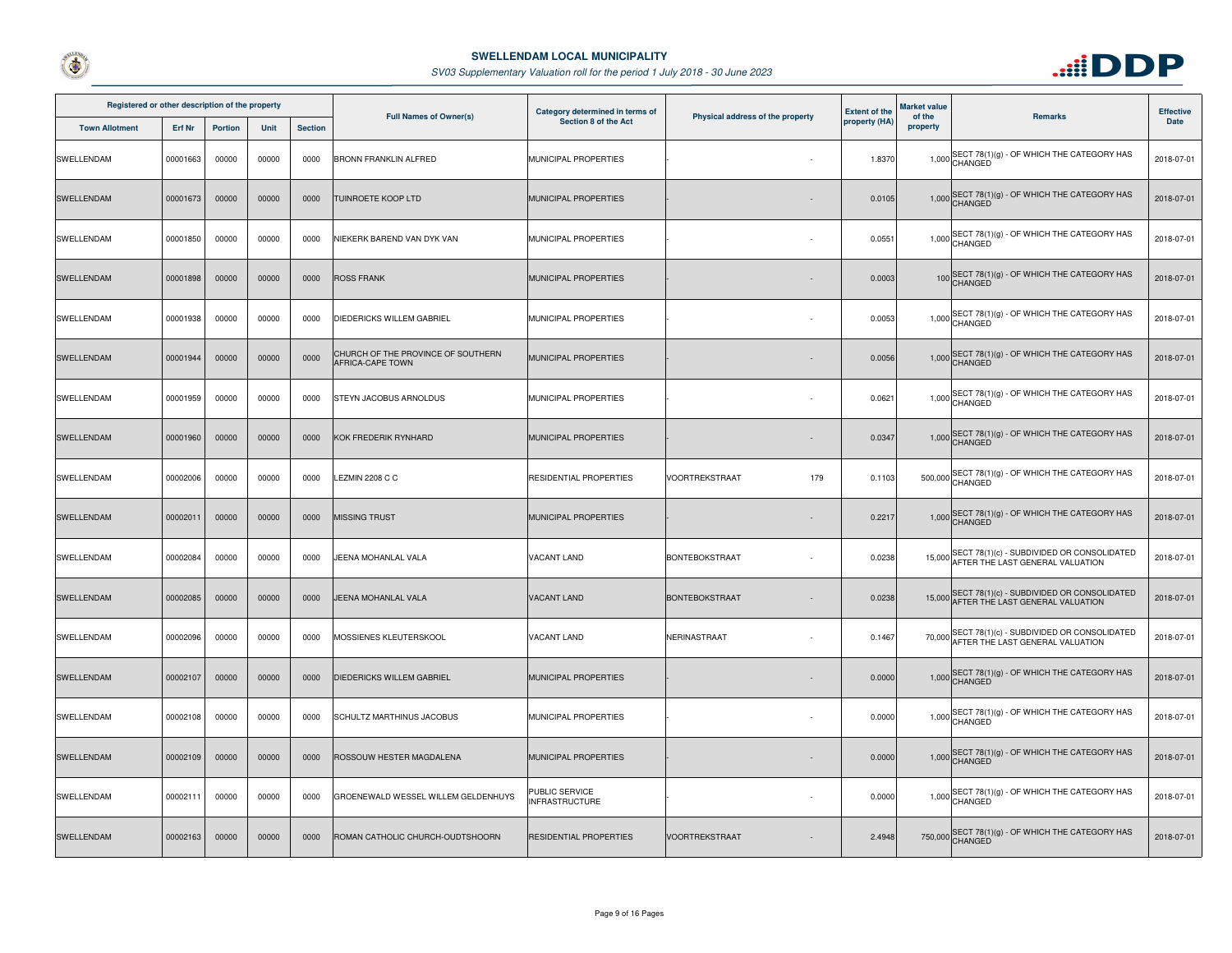



| Registered or other description of the property |          |                |             |                | <b>Full Names of Owner(s)</b>                           | Category determined in terms of              |                                  | <b>Extent of the</b> | <b>Market value</b> |                                                                                                                                                       | <b>Effective</b> |
|-------------------------------------------------|----------|----------------|-------------|----------------|---------------------------------------------------------|----------------------------------------------|----------------------------------|----------------------|---------------------|-------------------------------------------------------------------------------------------------------------------------------------------------------|------------------|
| <b>Town Allotment</b>                           | Erf Nr   | <b>Portion</b> | <b>Unit</b> | <b>Section</b> |                                                         | Section 8 of the Act                         | Physical address of the property | property (HA)        | of the<br>property  | <b>Remarks</b>                                                                                                                                        | Date             |
| SWELLENDAM                                      | 00002164 | 00000          | 00000       | 0000           | SOUTH AFRICAN NATIONAL ROADS AGENCY SO<br>C LTD         | PUBLIC SERVICE<br><b>INFRASTRUCTURE</b>      | <b>MEENT</b>                     | 0.1033               |                     | 1,000 SECT 78(1)(g) - OF WHICH THE CATEGORY HAS<br>CHANGED                                                                                            | 2018-07-01       |
| SWELLENDAM                                      | 00002170 | 00000          | 00000       | 0000           | MUN SWELLENDAM                                          | MUNICIPAL PROPERTIES                         | VOORTREKSTRAAT                   | 0.0000               |                     | 350,000 SECT 78(1)(g) - OF WHICH THE CATEGORY HAS                                                                                                     | 2018-07-01       |
| SWELLENDAM                                      | 00002198 | 00000          | 00000       | 0000           | PAULSEN RODDY KERVIN                                    | RESIDENTIAL PROPERTIES                       | KOLLEGESTRAAT<br>$\overline{4}$  | 0.0679               |                     | 600,000 SECT 78(1)(g) - OF WHICH THE CATEGORY HAS                                                                                                     | 2018-07-01       |
| SWELLENDAM                                      | 00002217 | 00000          | 00000       | 0000           | MUN SWELLENDAM                                          | MUNICIPAL PROPERTIES                         | <b>STREICHERSTRAAT</b>           | 1.1820               |                     | 1,200,000 SECT 78(1)(g) - OF WHICH THE CATEGORY HAS                                                                                                   | 2018-07-01       |
| SWELLENDAM                                      | 00002233 | 00000          | 00000       | 0000           | STEYN MATTHYS JOHANNES                                  | MUNICIPAL PROPERTIES                         |                                  | 1.2942               |                     | 1,000 SECT 78(1)(g) - OF WHICH THE CATEGORY HAS<br>CHANGED                                                                                            | 2018-07-01       |
| <b>SWELLENDAM</b>                               | 00002259 | 00000          | 00000       | 0000           | <b>SENTRAAL SUID KOOP LTD</b>                           | <b>VACANT LAND</b>                           | KORINGLANDSTRAAT                 | 0.3929               |                     | 600,000 SECT 78(1)(g) - OF WHICH THE CATEGORY HAS                                                                                                     | 2018-07-01       |
| SWELLENDAM                                      | 00002260 | 00000          | 00000       | 0000           | SENTRAAL SUID KOOP LTD                                  | VACANT LAND                                  | KORINGLANDSTRAAT                 | 0.7890               |                     | 1,200,000 SECT 78(1)(g) - OF WHICH THE CATEGORY HAS                                                                                                   | 2018-07-01       |
| SWELLENDAM                                      | 00002261 | 00000          | 00000       | 0000           | SENTRAAL SUID KOOP LTD                                  | <b>VACANT LAND</b>                           | <b>RUSSELSTRAAT</b>              | 0.3930               |                     | 600,000 SECT 78(1)(g) - OF WHICH THE CATEGORY HAS                                                                                                     | 2018-07-01       |
| SWELLENDAM                                      | 00002325 | 00000          | 00000       | 0000           | ALAN HENDRY FAMILIETRUST                                | <b>VACANT LAND</b>                           | <b>FAURESTRAAT</b>               | 0.1021               |                     | 500,000 SECT 78(1)(g) - OF WHICH THE CATEGORY HAS<br>CHANGED                                                                                          | 2018-07-01       |
| SWELLENDAM                                      | 00002408 | 00000          | 00000       | 0000           | <b>MUN SWELLENDAM</b>                                   | MUNICIPAL PROPERTIES                         | VOORTREKSTRAAT                   | 0.1418               |                     | 500,000 SECT 78(1)(g) - OF WHICH THE CATEGORY HAS                                                                                                     | 2018-07-01       |
| SWELLENDAM                                      | 00002459 | 00000          | 00000       | 0000           | STUART WALTER BORTHWICK                                 | RESIDENTIAL PROPERTIES                       | VAN OUDTSHOORNWEG<br>16          | 0.8189               |                     | SECT 78(1)(d) - OF WHICH THE MARKET VALUE<br>HAS SUBSTANTIALLY INCREASED OR DECREASED<br>3,000,000 FOR ANY REASON AFTER THE LAST GENERAL<br>VALUATION | 2019-01-31       |
| <b>SWELLENDAM</b>                               | 00002529 | 00000          | 00000       | 0000           | OORGANGSRAAD-SWELLENDAM / MUN<br>SWELLENDAM             | MUNICIPAL PROPERTIES                         | REPUBLIEKSTRAAT                  | 0.0000               |                     | 260,000 SECT 78(1)(g) - OF WHICH THE CATEGORY HAS                                                                                                     | 2018-07-01       |
| SWELLENDAM                                      | 00002600 | 00000          | 00000       | 0000           | NOORDWYK IZAK TOBIAS DE VILLIERS JANSE<br>VAN           | MUNICIPAL PROPERTIES                         |                                  | 0.0000               |                     | $1,000$ SECT 78(1)(g) - OF WHICH THE CATEGORY HAS                                                                                                     | 2018-07-01       |
| <b>SWELLENDAM</b>                               | 00002648 | 00000          | 00000       | 0000           | MUN SWELLENDAM                                          | MUNICIPAL PROPERTIES                         | VOORTREKSTRAAT                   | 0.2711               |                     | 540,000 SECT 78(1)(g) - OF WHICH THE CATEGORY HAS                                                                                                     | 2018-07-01       |
| SWELLENDAM                                      | 00002742 | 00000          | 00000       | 0000           | A C V V-SWELLENDAM                                      | PUBLIC BENEFIT ORGANIZATIONS SIEBERTSTRAAT   | 8                                | 0.0739               |                     | 1,200,000 SECT 78(1)(g) - OF WHICH THE CATEGORY HAS                                                                                                   | 2018-07-01       |
| SWELLENDAM                                      | 00002850 | 00000          | 00000       | 0000           | BRUYN CHRISTAL DU / BRUYN THEODORUS<br><b>DANIEL DU</b> | RESIDENTIAL PROPERTIES                       | KROMBERGSTRAAT<br>14             | 0.0952               |                     | 820,000 SECT 78(1)(g) - OF WHICH THE CATEGORY HAS                                                                                                     | 2018-07-01       |
| SWELLENDAM                                      | 00003429 | 00000          | 00000       | 0000           | PRINS LAYKEN / PRINS ROWAN                              | BUSINESS AND COMMERCIAL<br><b>PROPERTIES</b> | KLIPHEUWELSTRAAT                 | 0.0956               |                     | 95,000 SECT 78(1)(g) - OF WHICH THE CATEGORY HAS                                                                                                      | 2018-07-01       |
| SWELLENDAM                                      | 00003675 | 00000          | 00000       | 0000           | MICKEY MOUSE BEWAARSKOOL                                | PUBLIC BENEFIT ORGANIZATIONS OAKSSTRAAT      | 1A                               | 0.2522               |                     | 1,800,000 SECT 78(1)(g) - OF WHICH THE CATEGORY HAS                                                                                                   | 2018-07-01       |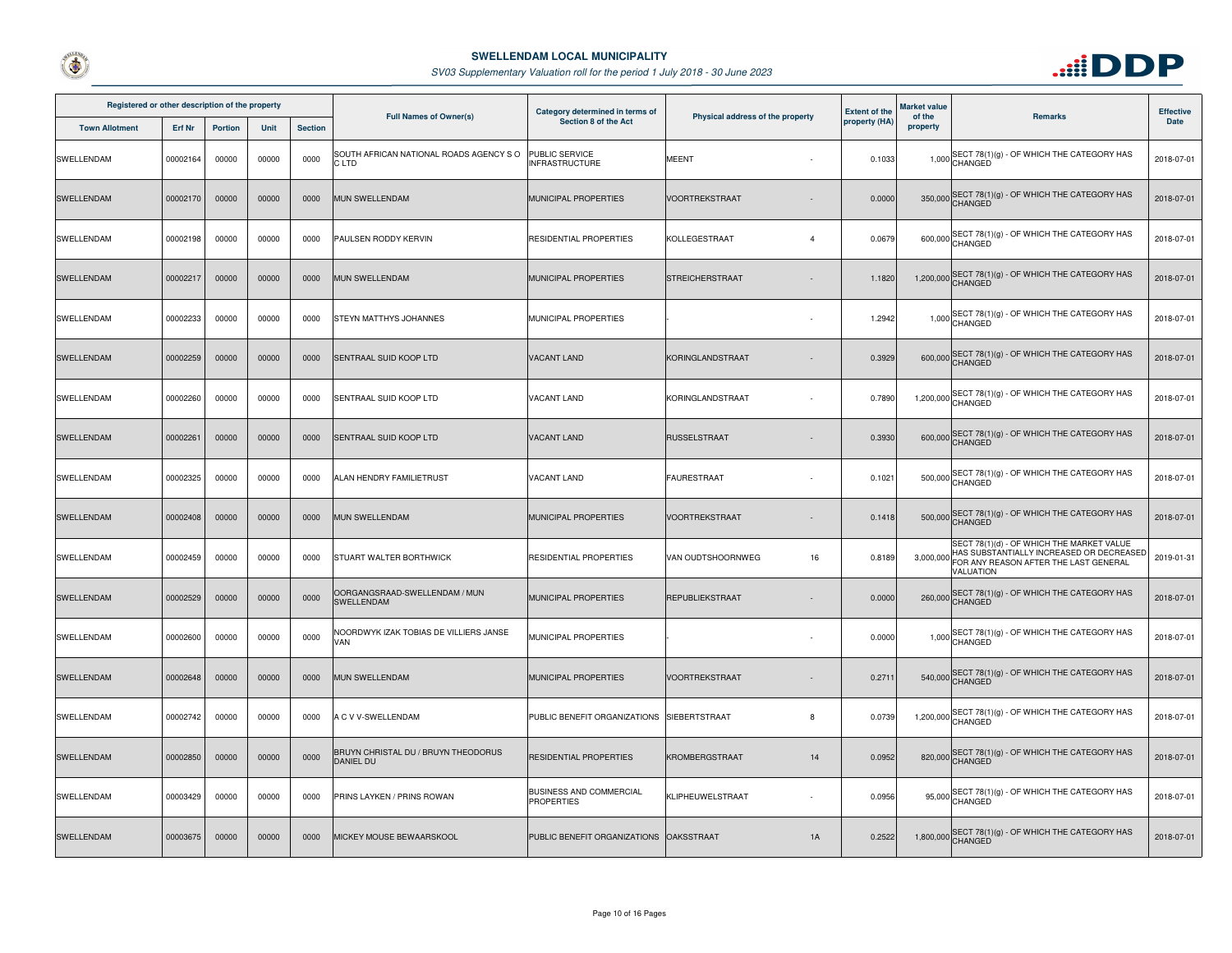



| Registered or other description of the property |          |                |       |                | <b>Full Names of Owner(s)</b>                                       | Category determined in terms of | Physical address of the property | <b>Extent of the</b> | <b>Market value</b> |                                                                                  | <b>Effective</b> |
|-------------------------------------------------|----------|----------------|-------|----------------|---------------------------------------------------------------------|---------------------------------|----------------------------------|----------------------|---------------------|----------------------------------------------------------------------------------|------------------|
| <b>Town Allotment</b>                           | Erf Nr   | <b>Portion</b> | Unit  | <b>Section</b> |                                                                     | Section 8 of the Act            |                                  | property (HA)        | of the<br>property  | <b>Remarks</b>                                                                   | Date             |
| SWELLENDAM                                      | 00003694 | 00000          | 00000 | 0000           | MUN SWELLENDAM                                                      | RESIDENTIAL PROPERTIES          | EDELWEISSTRAAT<br>14             | 0.0589               |                     | 165,000 SECT 78(1)(g) - OF WHICH THE CATEGORY HAS                                | 2018-07-01       |
| <b>SWELLENDAM</b>                               | 00003702 | 00000          | 00000 | 0000           | WILLIAMS PATRICIA BERNADETTE URSULA                                 | <b>VACANT LAND</b>              | <b>OAKSSTRAAT</b>                | 0.0514               |                     | 15,000 SECT 78(1)(g) - OF WHICH THE CATEGORY HAS                                 | 2018-07-01       |
| SWELLENDAM                                      | 00003712 | 00000          | 00000 | 0000           | DYERS GORDON CHRISTOPHERUS / DYERS<br>AMANDA                        | VACANT LAND                     | 22<br>EDELWEISSTRAAT             | 0.0390               |                     | 20,000 SECT 78(1)(g) - OF WHICH THE CATEGORY HAS                                 | 2018-07-01       |
| <b>SWELLENDAM</b>                               | 00004079 | 00000          | 00000 | 0000           | MUN SWELLENDAM                                                      | MUNICIPAL PROPERTIES            | <b>GLEN BARRYWEG</b>             | 0.1500               |                     | 500,000 SECT 78(1)(g) - OF WHICH THE CATEGORY HAS                                | 2018-07-01       |
| SWELLENDAM                                      | 00004126 | 00000          | 00000 | 0000           | ODENDAAL JACOBUS GABRIEL                                            | MUNICIPAL PROPERTIES            |                                  | 0.5500               |                     | 1,000 SECT 78(1)(g) - OF WHICH THE CATEGORY HAS                                  | 2018-07-01       |
| <b>SWELLENDAM</b>                               | 00004333 | 00000          | 00000 | 0000           | METHODIST CHURCH OF SOUTHERN AFRICA                                 | <b>VACANT LAND</b>              | <b>GAZANIASTRAAT</b><br>$\sim$   | 0.1796               |                     | 108,000 SECT 78(1)(g) - OF WHICH THE CATEGORY HAS                                | 2018-07-01       |
| SWELLENDAM                                      | 00004404 | 00000          | 00000 | 0000           | APOSTOLIC FAITH MISSION OF SOUTH AFRICA-<br>WORSHIP CENTRE ASSEMBLY | PUBLIC WORSHIP                  | DELPHINIUMSTRAAT                 | 0.0247               |                     | 240,000 SECT 78(1)(g) - OF WHICH THE CATEGORY HAS                                | 2018-07-01       |
| <b>SWELLENDAM</b>                               | 00004462 | 00000          | 00000 | 0000           | <b>NOW ERF 5474</b>                                                 | <b>CROSS REFERENCE</b>          | <b>STASIESTRAAT</b>              | 0.0000               |                     | 0 SECT 78(1)(c) - SUBDIVIDED OR CONSOLIDATED<br>AFTER THE LAST GENERAL VALUATION | 2019-10-14       |
| SWELLENDAM                                      | 00004464 | 00000          | 00000 | 0000           | NOW ERF 5474                                                        | <b>CROSS REFERENCE</b>          | <b>STASIESTRAAT</b>              | 0.0000               |                     | SECT 78(1)(c) - SUBDIVIDED OR CONSOLIDATED<br>AFTER THE LAST GENERAL VALUATION   | 2019-10-14       |
| <b>SWELLENDAM</b>                               | 00004465 | 00000          | 00000 | 0000           | CONS TO ERF 5474                                                    | <b>CROSS REFERENCE</b>          | <b>STASIESTRAAT</b>              | 0.0000               |                     | Admin - No Letter - INCORRECTLY OMITTED FROM<br>THE VALUATION ROLL               | 2019-10-14       |
| SWELLENDAM                                      | 00004466 | 00000          | 00000 | 0000           | NOW ERF 5474                                                        | <b>CROSS REFERENCE</b>          | <b>STASIESTRAAT</b>              | 0.0000               |                     | SECT 78(1)(c) - SUBDIVIDED OR CONSOLIDATED<br>AFTER THE LAST GENERAL VALUATION   | 2019-10-14       |
| <b>SWELLENDAM</b>                               | 00004467 | 00000          | 00000 | 0000           | NOW ERF 5474                                                        | <b>CROSS REFERENCE</b>          | <b>STASIESTRAAT</b><br>$\sim$    | 0.0000               |                     | 0 SECT 78(1)(c) - SUBDIVIDED OR CONSOLIDATED<br>AFTER THE LAST GENERAL VALUATION | 2019-10-14       |
| SWELLENDAM                                      | 00004468 | 00000          | 00000 | 0000           | <b>NOW ERF 5474</b>                                                 | <b>CROSS REFERENCE</b>          | STASIESTRAAT                     | 0.0000               |                     | SECT 78(1)(c) - SUBDIVIDED OR CONSOLIDATED<br>AFTER THE LAST GENERAL VALUATION   | 2019-10-14       |
| <b>SWELLENDAM</b>                               | 00004470 | 00000          | 00000 | 0000           | A DUVENAGE FAMILIETRUST                                             | <b>VACANT LAND</b>              |                                  | 0.0659               |                     | 100,000 SECT 78(1)(g) - OF WHICH THE CATEGORY HAS                                | 2018-07-01       |
| SWELLENDAM                                      | 00004471 | 00000          | 00000 | 0000           | A DUVENAGE FAMILIETRUST                                             | RESIDENTIAL PROPERTIES          |                                  | 0.1265               |                     | 250,000 SECT 78(1)(g) - OF WHICH THE CATEGORY HAS                                | 2018-07-01       |
| <b>SWELLENDAM</b>                               | 00004473 | 00000          | 00000 | 0000           | A DUVENAGE FAMILIETRUST                                             | RESIDENTIAL PROPERTIES          |                                  | 0.0768               |                     | 250,000 SECT 78(1)(g) - OF WHICH THE CATEGORY HAS                                | 2018-07-01       |
| SWELLENDAM                                      | 00004492 | 00000          | 00000 | 0000           | SOUTH AFRICAN NATIONAL PARKS                                        | AGRICULTURAL PROPERTIES         | MOZAMBIQUESTRAAT                 | 2.2241               |                     | 60,000 SECT 78(1)(g) - OF WHICH THE CATEGORY HAS                                 | 2018-07-01       |
| <b>SWELLENDAM</b>                               | 00004594 | 00000          | 00000 | 0000           | <b>NIKO TRUST</b>                                                   | <b>VACANT LAND</b>              | PRODUKSIESTRAAT                  | 0.6278               |                     | 750,000 SECT 78(1)(g) - OF WHICH THE CATEGORY HAS                                | 2018-07-01       |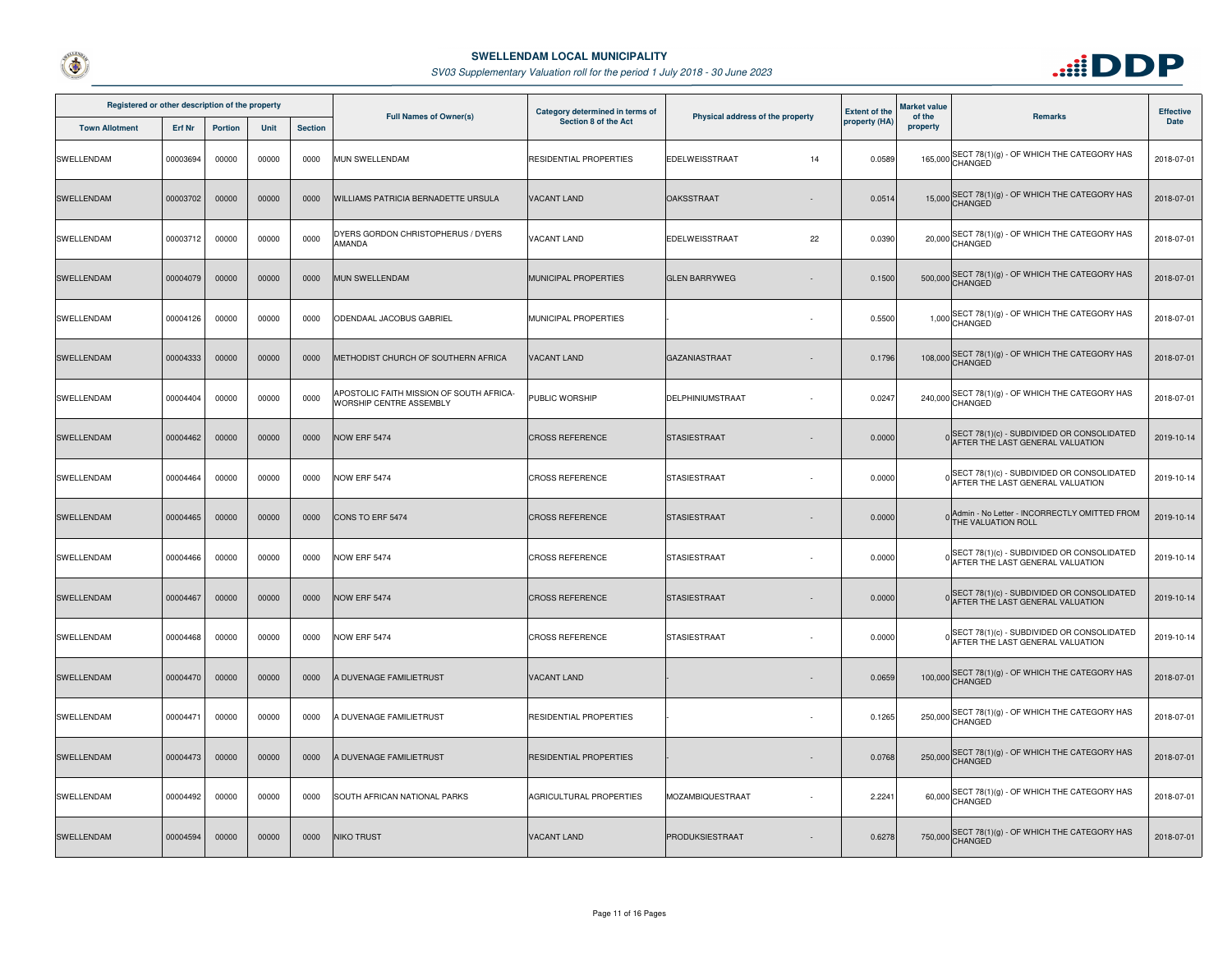



| Registered or other description of the property |          |                |       |                | <b>Full Names of Owner(s)</b>                                        | Category determined in terms of                     |                                  | <b>Extent of the</b> | <b>Market value</b><br>of the | <b>Remarks</b>                                                                                                                                      | <b>Effective</b> |
|-------------------------------------------------|----------|----------------|-------|----------------|----------------------------------------------------------------------|-----------------------------------------------------|----------------------------------|----------------------|-------------------------------|-----------------------------------------------------------------------------------------------------------------------------------------------------|------------------|
| <b>Town Allotment</b>                           | Erf Nr   | <b>Portion</b> | Unit  | <b>Section</b> |                                                                      | Section 8 of the Act                                | Physical address of the property | property (HA)        | property                      |                                                                                                                                                     | Date             |
| SWELLENDAM                                      | 00004651 | 00000          | 00000 | 0000           | AGRITECH S W D C C                                                   | VACANT LAND                                         | DROSTDYSTRAAT<br>28              | 0.0783               |                               | 220,000 SECT 78(1)(g) - OF WHICH THE CATEGORY HAS                                                                                                   | 2018-07-01       |
| <b>SWELLENDAM</b>                               | 00004654 | 00000          | 00000 | 0000           | DIRKS ARNOLD CLIVE / DIRKS REBECCA                                   | <b>VACANT LAND</b>                                  | DROSTDYSTRAAT                    | 0.0795               |                               | 200,000 SECT 78(1)(e) - SUBSTANTIALLY INCORRECTLY<br>VALUED DURING THE LAST GENERAL VALUATION                                                       | 2018-07-01       |
| SWELLENDAM                                      | 00004715 | 00000          | 00000 | 0000           | MUN SWELLENDAM                                                       | RESIDENTIAL PROPERTIES                              | VOORTREKSTRAAT                   | 0.0841               |                               | 100,000 SECT 78(1)(g) - OF WHICH THE CATEGORY HAS<br>CHANGED                                                                                        | 2018-07-01       |
| SWELLENDAM                                      | 00004716 | 00000          | 00000 | 0000           | MUN SWELLENDAM                                                       | RESIDENTIAL PROPERTIES                              | RINGSTRAAT                       | 0.0308               |                               | 100,000 SECT 78(1)(g) - OF WHICH THE CATEGORY HAS                                                                                                   | 2018-07-01       |
| SWELLENDAM                                      | 00004864 | 00000          | 00000 | 0000           | MUN SWELLENDAM                                                       | RESIDENTIAL PROPERTIES                              | SONNEBLOMSTRAAT<br>17            | 0.1047               |                               | 101,000 SECT 78(1)(g) - OF WHICH THE CATEGORY HAS<br>CHANGED                                                                                        | 2018-07-01       |
| <b>SWELLENDAM</b>                               | 00005171 | 00000          | 00000 | 0000           | MICHEALS BRIAN / MICHEALS NAOMI                                      | <b>VACANT LAND</b>                                  | PRODUKSIESTRAAT                  | 0.2250               |                               | 270,000 SECT 78(1)(g) - OF WHICH THE CATEGORY HAS                                                                                                   | 2018-07-01       |
| SWELLENDAM                                      | 00005173 | 00000          | 00000 | 0000           | GERRIE ENGELA FAMILIETRUST                                           | <b>VACANT LAND</b>                                  | PRODUKSIESTRAAT                  | 0.2300               |                               | 345,000 SECT 78(1)(g) - OF WHICH THE CATEGORY HAS                                                                                                   | 2018-07-01       |
| <b>SWELLENDAM</b>                               | 00005174 | 00000          | 00000 | 0000           | MUN SWELLENDAM                                                       | MUNICIPAL PROPERTIES                                | <b>MEENT</b>                     | 1.1950               |                               | 280,000 SECT 78(1)(g) - OF WHICH THE CATEGORY HAS                                                                                                   | 2018-07-01       |
| SWELLENDAM                                      | 00005255 | 00000          | 00000 | 0000           | JANSEN ROGER SOLOMON                                                 | VACANT LAND                                         | SONNEBLOMSTRAAT<br>52            | 0.0331               | 16,000                        | SECT 78(1)(d) - OF WHICH THE MARKET VALUE<br>HAS SUBSTANTIALLY INCREASED OR DECREASED<br>FOR ANY REASON AFTER THE LAST GENERAL<br>VALUATION         | 2018-07-01       |
| <b>SWELLENDAM</b>                               | 00005338 | 00000          | 00000 | 0000           | SUID AFRIKAANSE NASIONALE PARKE                                      | <b>MULTI PURPOSE</b>                                | <b>BONTEBOKPARK</b>              | 535.5910             |                               | SECT 78(1)(e) - SUBSTANTIALLY INCORRECTLY<br>VALUED DURING THE LAST GENERAL VALUATION                                                               | 2020-04-01       |
| SWELLENDAM                                      | 00005338 | 00000          | 00000 | M001           | SUID AFRIKAANSE NASIONALE PARKE                                      | MULTI PURPOSE BUSINESS                              | <b>BONTEBOKPARK</b>              | 2.0000               | 1,300,000                     | SECT 78(1)(e) - SUBSTANTIALLY INCORRECTLY<br>VALUED DURING THE LAST GENERAL VALUATION                                                               | 2020-04-01       |
| SWELLENDAM                                      | 00005338 | 00000          | 00000 | M002           | SUID AFRIKAANSE NASIONALE PARKE                                      | MULTI PURPOSE AGRICULTURAL                          | <b>BONTEBOKPARK</b>              | 533.5909             |                               | 1,300,000 SECT 78(1)(e) - SUBSTANTIALLY INCORRECTLY<br>VALUED DURING THE LAST GENERAL VALUATION                                                     | 2020-04-01       |
| SWELLENDAM                                      | 00005430 | 00000          | 00000 | 0000           | JADA FAMILIETRUST                                                    | VACANT LAND                                         | VOORTREKSTRAAT                   | 3.4076               |                               | 850,000 SECT 78(1)(g) - OF WHICH THE CATEGORY HAS                                                                                                   | 2018-07-01       |
| SWELLENDAM                                      | 00005474 | 00000          | 00000 | 0000           | OUDE CAEPSE DRANKHANDELAARS PTY LTD                                  | <b>BUSINESS AND COMMERCIAL</b><br><b>PROPERTIES</b> |                                  | 0.6315               |                               | 3,000,000 SECT 78(1)(c) - SUBDIVIDED OR CONSOLIDATED<br>AFTER THE LAST GENERAL VALUATION                                                            | 2019-10-14       |
| SWELLENDAM                                      | 00005865 | 00000          | 00000 | 0000           | MUN SWELLENDAM                                                       | MUNICIPAL PROPERTIES                                | VOORTREKSTRAAT                   | 0.3394               |                               | 68,000 SECT 78(1)(g) - OF WHICH THE CATEGORY HAS                                                                                                    | 2018-07-01       |
| <b>SWELLENDAM</b>                               | 00006061 | 00000          | 00000 | 0000           | SWARTZ PATROESCHA TOLSTOI                                            | <b>RESIDENTIAL PROPERTIES</b>                       | ROSE JOSEPH RYLAAN<br>43         | 0.0250               |                               | SECT 78(1)(d) - OF WHICH THE MARKET VALUE<br>HAS SUBSTANTIALLY INCREASED OR DECREASED<br>120,000 FOR ANY REASON AFTER THE LAST GENERAL<br>VALUATION | 2019-11-30       |
| SWELLENDAM                                      | 00006213 | 00000          | 00000 | 0000           | <b><i>MCINTYRE AMBER CAMERON / JESSUP DAVID</i></b><br><b>JOSEPH</b> | AGRICULTURAL PROPERTIES                             | <b>HERMITAGE</b>                 | 0.9893               |                               | 1,700,000 SECT 78(1)(g) - OF WHICH THE CATEGORY HAS                                                                                                 | 2018-07-01       |
| <b>SWELLENDAM</b>                               | 00006241 | 00000          | 00000 | 0000           | <b>GRABHOLD INV PTY LTD</b>                                          | AGRICULTURAL PROPERTIES                             | <b>HERMITAGE</b>                 | 1.2579               |                               | $1,000,000$ SECT 78(1)(g) - OF WHICH THE CATEGORY HAS                                                                                               | 2018-07-01       |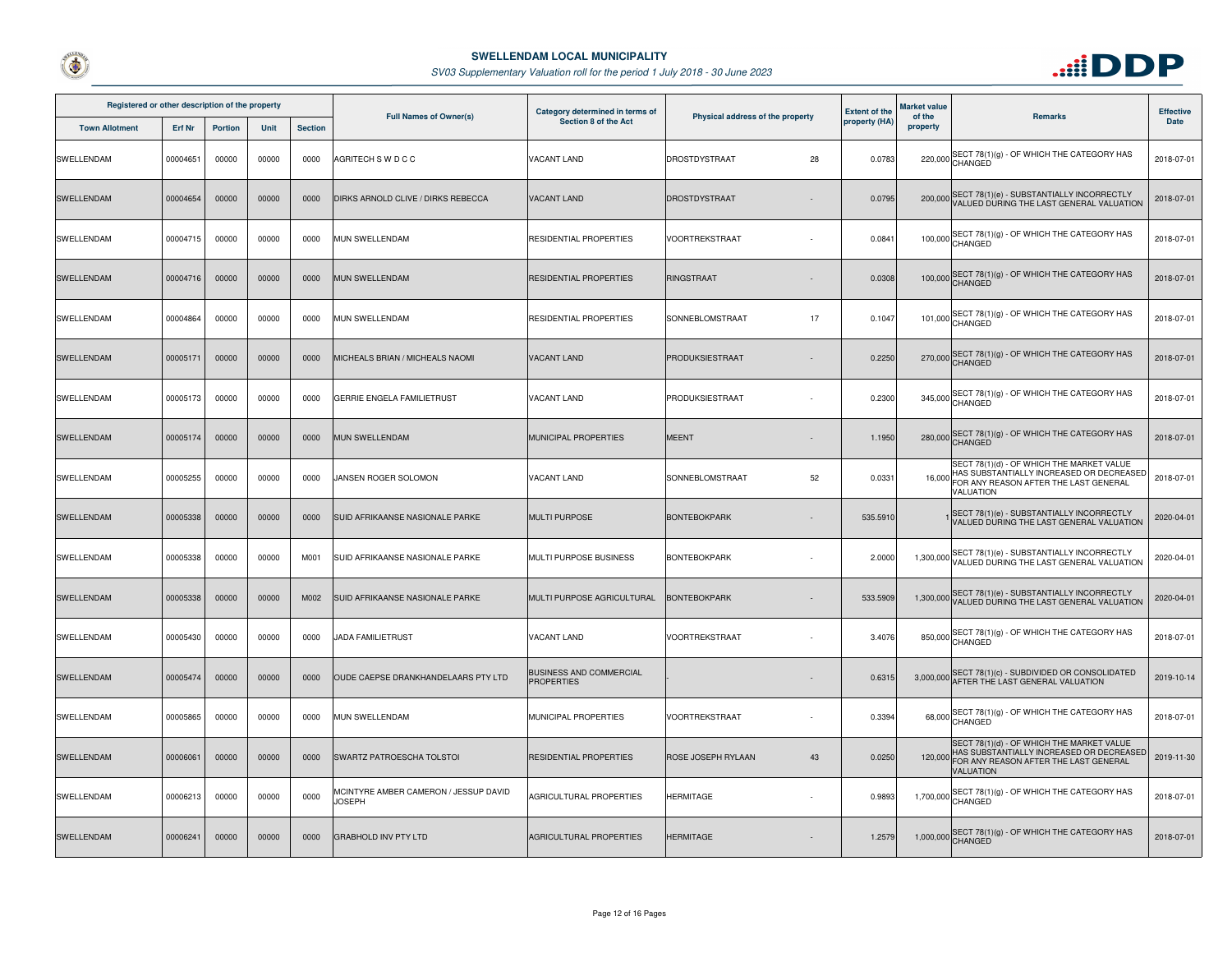



| Registered or other description of the property |          |                |             |                |                                                      | Category determined in terms of                |                                      |  | <b>Extent of the</b> | Market value       |                                                                                                                                             | <b>Effective</b> |
|-------------------------------------------------|----------|----------------|-------------|----------------|------------------------------------------------------|------------------------------------------------|--------------------------------------|--|----------------------|--------------------|---------------------------------------------------------------------------------------------------------------------------------------------|------------------|
| <b>Town Allotment</b>                           | Erf Nr   | <b>Portion</b> | <b>Unit</b> | <b>Section</b> | <b>Full Names of Owner(s)</b>                        | Section 8 of the Act                           | Physical address of the property     |  | property (HA)        | of the<br>property | <b>Remarks</b>                                                                                                                              | Date             |
| SWELLENDAM                                      | 00006297 | 00000          | 00000       | 0000           | <b>VIEKERK STEYN VAN</b>                             | <b>VACANT LAND</b>                             | <b>AUGESTRAAT</b><br>49              |  | 0.1015               |                    | 500,000 SECT 78(1)(g) - OF WHICH THE CATEGORY HAS                                                                                           | 2018-07-01       |
| SWELLENDAM                                      | 00006306 | 00000          | 00000       | 0000           | ALAN HENDRY FAMILIETRUST                             | <b>RESIDENTIAL PROPERTIES</b>                  | 46A<br><b>BUITEKANTSTRAAT</b>        |  | 0.0677               |                    | 840,000 SECT 78(1)(g) - OF WHICH THE CATEGORY HAS                                                                                           | 2018-07-01       |
| SWELLENDAM                                      | 00006369 | 00000          | 00000       | 0000           | ODENDAAL SHERISE                                     | RESIDENTIAL PROPERTIES                         | WELTEVREDESTRAAT                     |  | 0.1019               |                    | 1,200,000 SECT 78(1)(g) - OF WHICH THE CATEGORY HAS                                                                                         | 2018-07-01       |
| <b>SWELLENDAM</b>                               | 00006486 | 00000          | 00000       | 0000           | SOUTH AFRICAN NATIONAL ROADS AGENCY SO<br>C LTD      | <b>PUBLIC SERVICE</b><br><b>INFRASTRUCTURE</b> | N2 HIGHWAY<br>$\mathbf{0}$           |  | 0.0995               | 1,000              | SECT 78(1)(d) - OF WHICH THE MARKET VALUE<br>HAS SUBSTANTIALLY INCREASED OR DECREASED<br>FOR ANY REASON AFTER THE LAST GENERAL<br>VALUATION | 2019-06-05       |
| SWELLENDAM                                      | 00006502 | 00000          | 00000       | 0000           | SOUTH AFRICAN NATIONAL ROADS AGENCY SO<br>C LTD      | <b>PUBLIC SERVICE</b><br><b>INFRASTRUCTURE</b> |                                      |  | 1.5566               |                    | 16,000 SECT 78(1)(c) - SUBDIVIDED OR CONSOLIDATED<br>AFTER THE LAST GENERAL VALUATION                                                       | 2019-06-18       |
| SWELLENDAM                                      | 00006518 | 00000          | 00000       | 0000           | E F G ESTATES PTY LTD                                | <b>CROSS REFERENCE</b>                         | <b>VOORTREKSTRAAT</b>                |  | 0.7330               |                    | 0 SECT 78(1)(c) - SUBDIVIDED OR CONSOLIDATED<br>AFTER THE LAST GENERAL VALUATION                                                            | 2018-07-01       |
| SWELLENDAM                                      | 00006583 | 00000          | 00000       | 0000           | K2014180440 PTY LTD                                  | VACANT LAND                                    | MAYNIERSTRAAT                        |  | 0.0223               |                    | 70,000 SECT 78(1)(g) - OF WHICH THE CATEGORY HAS<br>CHANGED                                                                                 | 2018-07-01       |
| SWELLENDAM                                      | 00006596 | 00000          | 00000       | 0000           | MCFALL ROSEMARY ANNE / TERWIN ROWAN<br><b>CEDRIC</b> | <b>VACANT LAND</b>                             | ANDREW WHYTESTRAAT<br>$\overline{5}$ |  | 0.0599               |                    | 200,000 SECT 78(1)(g) - OF WHICH THE CATEGORY HAS                                                                                           | 2019-06-18       |
| SWELLENDAM                                      | 00006599 | 00000          | 00000       | 0000           | PRETORIUS VELDDIENSTE PTY LTD                        | VACANT LAND                                    | PRODUKSIESTRAAT                      |  | 0.1378               |                    | SECT 78(1)(g) - OF WHICH THE CATEGORY HAS<br>$400,000$ <sup>OEO</sup><br>CHANGED                                                            | 2019-06-18       |
| <b>SWELLENDAM</b>                               | 00006600 | 00000          | 00000       | 0000           | KUTTER HILARY KARIN                                  | <b>RESIDENTIAL PROPERTIES</b>                  | <b>HEYNSSTRAAT</b>                   |  | 0.0875               |                    | 500,000 SECT 78(1)(g) - OF WHICH THE CATEGORY HAS                                                                                           | 2019-06-18       |
| SWELLENDAM                                      | 00006700 | 00000          | 00000       | 0000           | SNYMAN MATTHEUS FRANCIOS                             | RESIDENTIAL PROPERTIES                         | MURRAYSTRAAT<br>5                    |  | 0.0615               |                    | SECT 78(1)(c) - SUBDIVIDED OR CONSOLIDATED<br>750,000 AFTER THE LAST GENERAL VALUATION                                                      | 2019-08-20       |
| <b>SWELLENDAM</b>                               | 00006736 | 00000          | 00000       | 0000           | SOTERIA ESTATE HOME OWNERS ASSOC                     | PRIVATE ROAD                                   | <b>VOORTREKSTRAAT</b><br>209         |  | 0.0463               |                    | $1,000$ SECT 78(1)(g) - OF WHICH THE CATEGORY HAS<br>CHANGED                                                                                | 2019-06-18       |
| SWELLENDAM                                      | 00006749 | 00000          | 00000       | 0000           | <b>FHOMSON MORLEY PETER</b>                          | RESIDENTIAL PROPERTIES                         | <b>GLEN BARRYWEG</b>                 |  | 2.3178               |                    | 1,400,000 SECT 78(1)(c) - SUBDIVIDED OR CONSOLIDATED<br>AFTER THE LAST GENERAL VALUATION                                                    | 2019-01-29       |
| <b>SWELLENDAM</b>                               | 00006800 | 00000          | 00000       | 0000           | MERWE ELIZABETH JACOBA VAN DER                       | <b>VACANT LAND</b>                             | <b>GLEN BARRYWEG</b>                 |  | 0.1089               |                    | 490,000 SECT 78(1)(c) - SUBDIVIDED OR CONSOLIDATED<br>AFTER THE LAST GENERAL VALUATION                                                      | 2019-01-29       |
| SWELLENDAM                                      | 00006809 | 00000          | 00000       | 0000           | I W SWART FAMILIETRUST                               | <b>VACANT LAND</b>                             | <b>VOORTREKSTRAAT</b><br>276         |  | 0.1875               |                    | 700,000 SECT 78(1)(g) - OF WHICH THE CATEGORY HAS                                                                                           | 2019-06-18       |
| SWELLENDAM                                      | 00007331 | 00000          | 00000       | 0000           | GALOMKIBRIA NESMA                                    | <b>VACANT LAND</b>                             | ROSE JOSEPH RYLAAN                   |  | 0.0295               |                    | 20,000 SECT 78(1)(g) - OF WHICH THE CATEGORY HAS                                                                                            | 2018-07-01       |
| SWELLENDAM                                      | 00007435 | 00000          | 00000       | 0000           | JORDAAN RUDI JACQUES / JORDAAN MELANI                | <b>RESIDENTIAL PROPERTIES</b>                  | RIVIERLAAN<br>$\overline{7}$         |  | 0.1662               |                    | 2,000,000 SECT 78(1)(g) - OF WHICH THE CATEGORY HAS                                                                                         | 2019-06-18       |
| <b>SWELLENDAM</b>                               | 00008157 | 00000          | 00000       | 0000           | WATT JAN JOHANNES VAN DER / WATT IFLIEN<br>VAN DER   | <b>VACANT LAND</b>                             |                                      |  | 0.0343               |                    | 11,500 SECT 78(1)(c) - SUBDIVIDED OR CONSOLIDATED<br>AFTER THE LAST GENERAL VALUATION                                                       | 2019-05-15       |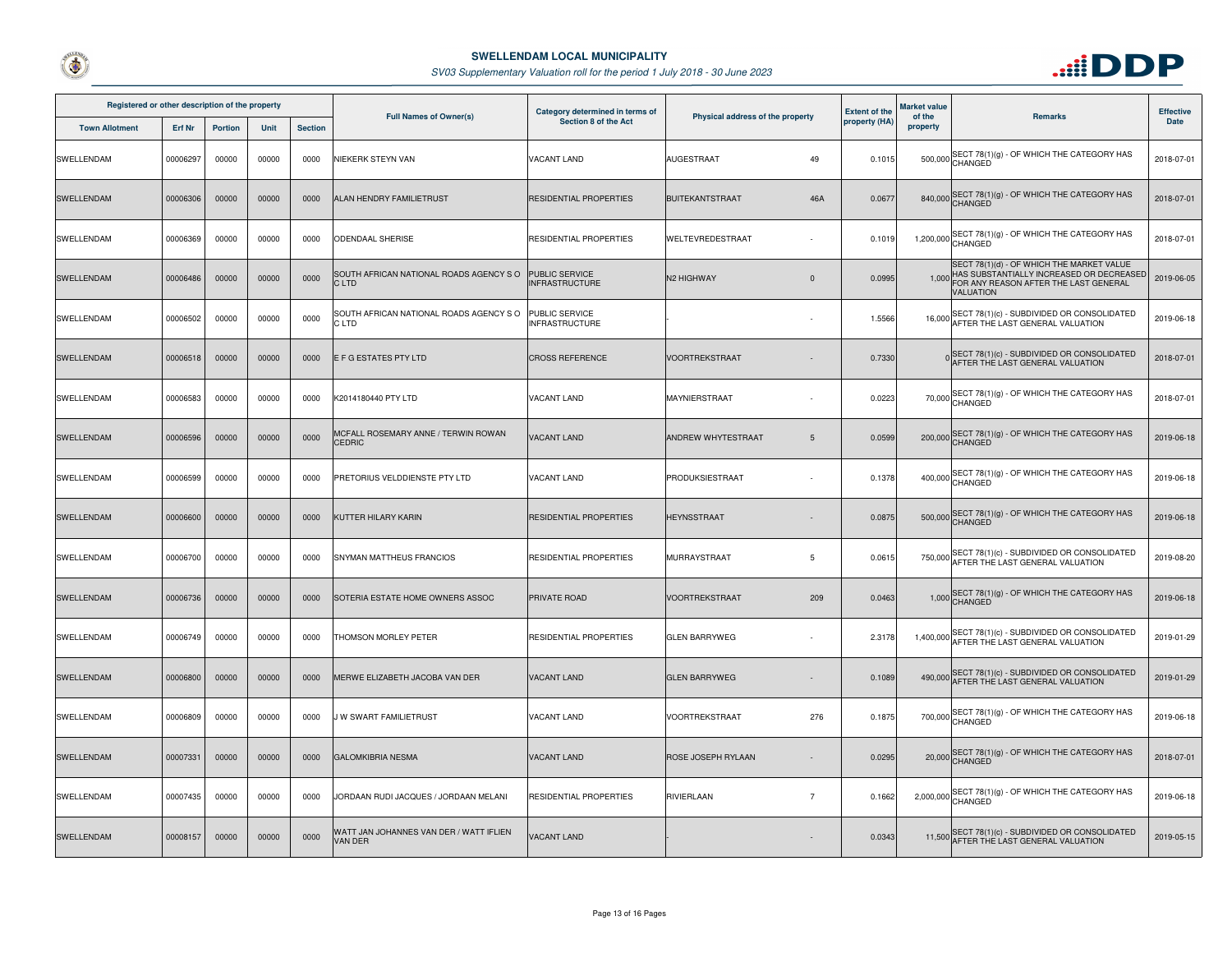



| Registered or other description of the property |               |                |       |                | <b>Full Names of Owner(s)</b>          | Category determined in terms of<br>Section 8 of the Act |                                      | <b>Extent of the</b> | <b>Market value</b><br>of the | <b>Remarks</b>                                                                                  | <b>Effective</b> |
|-------------------------------------------------|---------------|----------------|-------|----------------|----------------------------------------|---------------------------------------------------------|--------------------------------------|----------------------|-------------------------------|-------------------------------------------------------------------------------------------------|------------------|
| <b>Town Allotment</b>                           | <b>Erf Nr</b> | <b>Portion</b> | Unit  | <b>Section</b> |                                        |                                                         | Physical address of the property     | property (HA)        | property                      |                                                                                                 | Date             |
| SWELLENDAM                                      | 00008236      | 00000          | 00000 | 0000           | CONSOLIDATED NOW ERF 8238              | <b>CROSS REFERENCE</b>                                  |                                      | 0.0000               |                               | 0 SECT 78(1)(c) - SUBDIVIDED OR CONSOLIDATED<br>AFTER THE LAST GENERAL VALUATION                | 2019-02-11       |
| SWELLENDAM                                      | 00008237      | 00000          | 00000 | 0000           | CONSOLIDATED NOW ERF 8238              | <b>CROSS REFERENCE</b>                                  |                                      | 0.5145               |                               | O SECT 78(1)(c) - SUBDIVIDED OR CONSOLIDATED<br>AFTER THE LAST GENERAL VALUATION                | 2019-02-11       |
| SWELLENDAM                                      | 00008239      | 00000          | 00000 | 0000           | <b>MUN SWELLENDAM</b>                  | MUNICIPAL PROPERTIES                                    |                                      | 0.2555               |                               | 550,000 SECT 78(1)(c) - SUBDIVIDED OR CONSOLIDATED<br>AFTER THE LAST GENERAL VALUATION          | 2019-02-11       |
| SWELLENDAM                                      | 00008240      | 00000          | 00000 | 0000           | MUN SWELLENDAM                         | MUNICIPAL PROPERTIES                                    |                                      | 6.6750               |                               | 9,650,000 SECT 78(1)(c) - SUBDIVIDED OR CONSOLIDATED<br>AFTER THE LAST GENERAL VALUATION        | 2019-02-11       |
| SWELLENDAM                                      | 00008241      | 00000          | 00000 | 0000           | MUN SWELLENDAM                         | MUNICIPAL PROPERTIES                                    |                                      | 2.4893               |                               | 1,000,000 SECT 78(1)(c) - SUBDIVIDED OR CONSOLIDATED                                            | 2019-02-11       |
| <b>SWELLENDAM</b>                               | 00008246      | 00000          | 00000 | 0000           | ANGEBERG BESPROEIING C C               | <b>VACANT LAND</b>                                      | <b>STASIESTRAAT</b>                  | 0.2352               |                               | 570,000 SECT 78(1)(g) - OF WHICH THE CATEGORY HAS                                               | 2019-06-18       |
| SWELLENDAM                                      | 00008285      | 00000          | 00000 | 0000           | CONSOLIDATED NOW ERF 8286              | <b>CROSS REFERENCE</b>                                  | $\overline{7}$                       | 0.0000               |                               | 0 SECT 78(1)(c) - SUBDIVIDED OR CONSOLIDATED<br>AFTER THE LAST GENERAL VALUATION                | 2018-07-01       |
| SWELLENDAM                                      | 00008286      | 00000          | 00000 | 0000           | TALJAARD ITHA / CHILD KINGSLEY PETER   | <b>RESIDENTIAL PROPERTIES</b>                           | <b>BERGSIGLAAN</b><br>$\overline{7}$ | 0.3450               |                               | 1,400,000 SECT 78(1)(c) - SUBDIVIDED OR CONSOLIDATED<br>AFTER THE LAST GENERAL VALUATION        | 2019-06-05       |
| SWELLENDAM                                      | 00008313      | 00000          | 00000 | 0000           | <b>MUN SWELLENDAM</b>                  | <b>MUNICIPAL PROPERTIES</b>                             | <b>KORINGLAND STREET</b>             | 2.1870               |                               | 2,400,000 SECT 78(1)(c) - SUBDIVIDED OR CONSOLIDATED<br>AFTER THE LAST GENERAL VALUATION        | 2019-02-11       |
| SWELLENDAM                                      | 00008333      | 00000          | 00000 | 0000           | CONSOLIDATED NOW ERF 8334              | <b>CROSS REFERENCE</b>                                  | <b>BUITEKANTSTRAAT</b><br>11         | 0.0347               |                               | SECT 78(1)(c) - SUBDIVIDED OR CONSOLIDATED<br>AFTER THE LAST GENERAL VALUATION                  | 2019-07-25       |
| SWELLENDAM                                      | 00008334      | 00000          | 00000 | 0000           | POTGIETER CHARLOTTE / WINTER MARTIN DE | RESIDENTIAL PROPERTIES                                  | <b>BUITEKANTSTRAAT</b><br>11         | 0.0832               |                               | 610,000 SECT 78(1)(c) - SUBDIVIDED OR CONSOLIDATED<br>AFTER THE LAST GENERAL VALUATION          | 2019-07-25       |
| <b>SWELLENDAM RD</b>                            | 00000024      | 00001          | 00000 | 0000           | HEAD ON INV 113 PTY LTD                | <b>AGRICULTURAL PROPERTIES</b>                          | LEMOENSHOEK No. 24<br>43854          | 599.4100             |                               | 600,000 SECT 78(1)(e) - SUBSTANTIALLY INCORRECTLY<br>VALUED DURING THE LAST GENERAL VALUATION   | 2018-07-01       |
| SWELLENDAM RD                                   | 00000024      | 00005          | 00000 | 0000           | HEAD ON INV 113 PTY LTD                | AGRICULTURAL PROPERTIES                                 | LEMOENSHOEK No. 24<br>43975          | 534.1690             |                               | 530,000 SECT 78(1)(e) - SUBSTANTIALLY INCORRECTLY<br>VALUED DURING THE LAST GENERAL VALUATION   | 2018-07-01       |
| <b>SWELLENDAM RD</b>                            | 00000026      | 00000          | 00000 | 0000           | HEAD ON INV 113 PTY LTD                | AGRICULTURAL PROPERTIES                                 | ZANDHOEK No. 26<br>26/0              | 1,164.6600           |                               | 1,200,000 SECT 78(1)(e) - SUBSTANTIALLY INCORRECTLY<br>VALUED DURING THE LAST GENERAL VALUATION | 2018-07-01       |
| SWELLENDAM RD                                   | 00000055      | 00000          | 00000 | 0000           | LENTELUS FAMILIETRUST                  | AGRICULTURAL PROPERTIES                                 | FARM No. 55<br>55/0                  | 119.6290             |                               | 240,000 SECT 78(1)(c) - SUBDIVIDED OR CONSOLIDATED<br>AFTER THE LAST GENERAL VALUATION          | 2019-07-17       |
| SWELLENDAM RD                                   | 00000055      | 00003          | 00000 | 0000           | CONSOLIDATED NOW FARM 693 RD           | <b>CROSS REFERENCE</b>                                  | FARM No. 55<br>20149                 | 47.2757              |                               | 0 SECT 78(1)(c) - SUBDIVIDED OR CONSOLIDATED<br>AFTER THE LAST GENERAL VALUATION                | 2019-07-17       |
| SWELLENDAM RD                                   | 00000056      | 00000          | 00000 | 0000           | LENTELUS FAMILIETRUST                  | AGRICULTURAL PROPERTIES                                 | DIPPING TANK No. 56<br>56/0          | 787.5340             |                               | 1,580,000 SECT 78(1)(c) - SUBDIVIDED OR CONSOLIDATED<br>AFTER THE LAST GENERAL VALUATION        | 2019-07-17       |
| <b>SWELLENDAM RD</b>                            | 00000056      | 00002          | 00000 | 0000           | <b>LENTELUS FAMILIETRUST</b>           | <b>CROSS REFERENCE</b>                                  | FARM 56 RD<br>20486                  | 20.6993              |                               | 0 SECT 78(1)(c) - SUBDIVIDED OR CONSOLIDATED<br>AFTER THE LAST GENERAL VALUATION                | 2019-07-17       |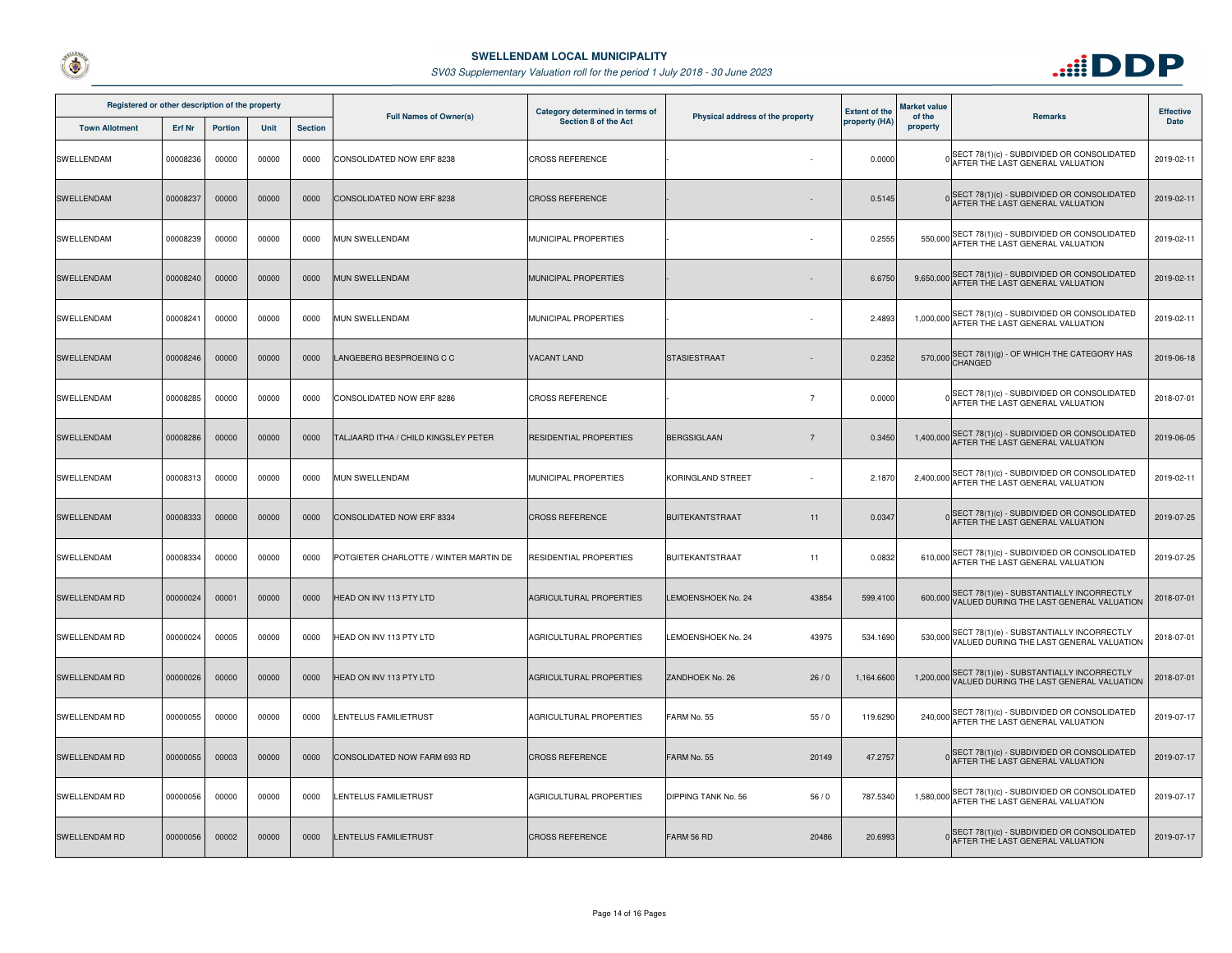



| Registered or other description of the property |          |                |             |                | <b>Full Names of Owner(s)</b>                   | Category determined in terms of | Physical address of the property |         | <b>Extent of the</b> | <b>Market value</b><br>of the | <b>Remarks</b>                                                                                  | <b>Effective</b> |
|-------------------------------------------------|----------|----------------|-------------|----------------|-------------------------------------------------|---------------------------------|----------------------------------|---------|----------------------|-------------------------------|-------------------------------------------------------------------------------------------------|------------------|
| <b>Town Allotment</b>                           | Erf Nr   | <b>Portion</b> | <b>Unit</b> | <b>Section</b> |                                                 | Section 8 of the Act            |                                  |         | property (HA)        | property                      |                                                                                                 | <b>Date</b>      |
| SWELLENDAM RD                                   | 00000056 | 00003          | 00000       | 0000           | LENTELUS FAMILIETRUST                           | <b>CROSS REFERENCE</b>          | FARM 56 RD                       | 20515   | 14.7917              |                               | O SECT 78(1)(c) - SUBDIVIDED OR CONSOLIDATED<br>AFTER THE LAST GENERAL VALUATION                | 2019-07-17       |
| SWELLENDAM RD                                   | 00000056 | 00004          | 00000       | 0000           | CONSOLIDATED NOW FARM 693 RD                    | <b>CROSS REFERENCE</b>          | FARM 56 RD                       | 20546   | 403.7038             |                               | SECT 78(1)(c) - SUBDIVIDED OR CONSOLIDATED<br>AFTER THE LAST GENERAL VALUATION                  | 2019-07-17       |
| SWELLENDAM RD                                   | 00000057 | 00002          | 00000       | 0000           | <b>ENTELUS FAMILIETRUST</b>                     | AGRICULTURAL PROPERTIES         | ANNEX WELTEVREDEN No. 57         | 20852   | 210.1160             |                               | SECT 78(1)(c) - SUBDIVIDED OR CONSOLIDATED<br>420,000 AFTER THE LAST GENERAL VALUATION          | 2019-07-17       |
| <b>SWELLENDAM RD</b>                            | 00000065 | 00000          | 00000       | M001           | MUN SWELLENDAM                                  | MUNICIPAL PROPERTIES            | TRADAUWSHOEK No. 65              | 65/0    | 87.2263              |                               | SECT 78(1)(c) - SUBDIVIDED OR CONSOLIDATED<br>240,000 AFTER THE LAST GENERAL VALUATION          | 2018-07-01       |
| SWELLENDAM RD                                   | 00000065 | 00000          | 00000       | M002           | <b>MUN SWELLENDAM</b>                           | MUNICIPAL PROPERTIES            | TRADAUWSHOEK No. 65              | 65/0    | 0.1000               |                               | SECT 78(1)(c) - SUBDIVIDED OR CONSOLIDATED<br>700,000 AFTER THE LAST GENERAL VALUATION          | 2018-07-01       |
| SWELLENDAM RD                                   | 00000065 | 00000          | 00000       | M003           | <b>MUN SWELLENDAM</b>                           | <b>MUNICIPAL PROPERTIES</b>     | TRADAUWSHOEK No. 65              | 65/0    | 0.0500               |                               | 35,000 SECT 78(1)(c) - SUBDIVIDED OR CONSOLIDATED<br>AFTER THE LAST GENERAL VALUATION           | 2018-07-01       |
| SWELLENDAM RD                                   | 00000067 | 00007          | 00000       | 0000           | ENTELUS FAMILIETRUST                            | <b>CROSS REFERENCE</b>          | <b>WELTEVREDEN No. 67</b>        | 24654   | 0.3377               |                               | SECT 78(1)(c) - SUBDIVIDED OR CONSOLIDATED<br>AFTER THE LAST GENERAL VALUATION                  | 2019-07-17       |
| <b>SWELLENDAM RD</b>                            | 00000068 | 00001          | 00000       | 0000           | LENTELUS FAMILIETRUST                           | <b>CROSS REFERENCE</b>          | SAND RIVER No. 68                | 24838   | 8.9961               |                               | SECT 78(1)(c) - SUBDIVIDED OR CONSOLIDATED<br>AFTER THE LAST GENERAL VALUATION                  | 2019-07-17       |
| SWELLENDAM RD                                   | 00000069 | 00005          | 00000       | 0000           | <b>ENTELUS FAMILIETRUST</b>                     | <b>CROSS REFERENCE</b>          | TRADAUW No. 69                   | 25324   | 1.6276               |                               | SECT 78(1)(c) - SUBDIVIDED OR CONSOLIDATED<br>AFTER THE LAST GENERAL VALUATION                  | 2019-07-17       |
| SWELLENDAM RD                                   | 00000069 | 00008          | 00000       | 0000           | <b>ENTELUS FAMILIETRUST</b>                     | <b>CROSS REFERENCE</b>          | TRADAUW No. 69                   | 25416   | 5.7930               |                               | SECT 78(1)(c) - SUBDIVIDED OR CONSOLIDATED<br>AFTER THE LAST GENERAL VALUATION                  | 2019-07-17       |
| SWELLENDAM RD                                   | 00000069 | 00016          | 00000       | 0000           | <b>JAN KAMMA TRUST</b>                          | AGRICULTURAL PROPERTIES         | TRADAUW No. 69                   | 69/16   | 59.6737              | 900,000                       | SECT 78(1)(c) - SUBDIVIDED OR CONSOLIDATED<br>AFTER THE LAST GENERAL VALUATION                  | 2019-07-17       |
| SWELLENDAM RD                                   | 00000069 | 00032          | 00000       | 0000           | <b>ENTELUS FAMILIETRUST</b>                     | <b>CROSS REFERENCE</b>          | TRADAUW No. 69                   | 69/32   | 0.5617               |                               | OSECT 78(1)(c) - SUBDIVIDED OR CONSOLIDATED<br>AFTER THE LAST GENERAL VALUATION                 | 2019-07-17       |
| SWELLENDAM RD                                   | 00000069 | 00040          | 00000       | 0000           | KRIEL JOHANNES HENDRIK                          | AGRICULTURAL PROPERTIES         | TRADAUW No. 69                   | 69 / 40 | 0.0000               |                               | 2,800,000 SECT 78(1)(e) - SUBSTANTIALLY INCORRECTLY<br>VALUED DURING THE LAST GENERAL VALUATION | 2018-07-01       |
| SWELLENDAM RD                                   | 00000069 | 00049          | 00000       | 0000           | KRIEL JOHANNES HENDRIK                          | AGRICULTURAL PROPERTIES         | TRADAUW No. 69                   | 69/49   | 264.9310             |                               | 2,100,000 SECT 78(1)(e) - SUBSTANTIALLY INCORRECTLY<br>VALUED DURING THE LAST GENERAL VALUATION | 2018-07-01       |
| <b>SWELLENDAM RD</b>                            | 00000069 | 00050          | 00000       | 0000           | CONSOLIDATED NOW FARM 693 RD                    | <b>CROSS REFERENCE</b>          | TRADAUW No. 69                   | 69/32   | 14.8375              |                               | SECT 78(1)(c) - SUBDIVIDED OR CONSOLIDATED<br>AFTER THE LAST GENERAL VALUATION                  | 2019-07-17       |
| <b>SWELLENDAM RD</b>                            | 00000143 | 00000          | 00000       | 0000           | VAN AS EIENDOMME PTY LTD                        | AGRICULTURAL PROPERTIES         | BONTEBOKS KLOOF A No. 143        | 143/0   | 735.7640             |                               | SECT 78(1)(c) - SUBDIVIDED OR CONSOLIDATED<br>9,700,000 AFTER THE LAST GENERAL VALUATION        | 2019-07-10       |
| SWELLENDAM RD                                   | 00000143 | 00006          | 00000       | 0000           | SOUTH AFRICAN NATIONAL ROADS AGENCY SO<br>C LTD | <b>CROSS REFERENCE</b>          |                                  |         | 0.0294               |                               | 1,000 SECT 78(1)(c) - SUBDIVIDED OR CONSOLIDATED<br>AFTER THE LAST GENERAL VALUATION            | 2019-07-10       |
| <b>SWELLENDAM RD</b>                            | 00000143 | 00007          | 00000       | 0000           | SOUTH AFRICAN NATIONAL ROADS AGENCY SO<br>C LTD | <b>CROSS REFERENCE</b>          |                                  |         | 0.1138               |                               | 1,000 SECT 78(1)(c) - SUBDIVIDED OR CONSOLIDATED<br>AFTER THE LAST GENERAL VALUATION            | 2019-07-10       |